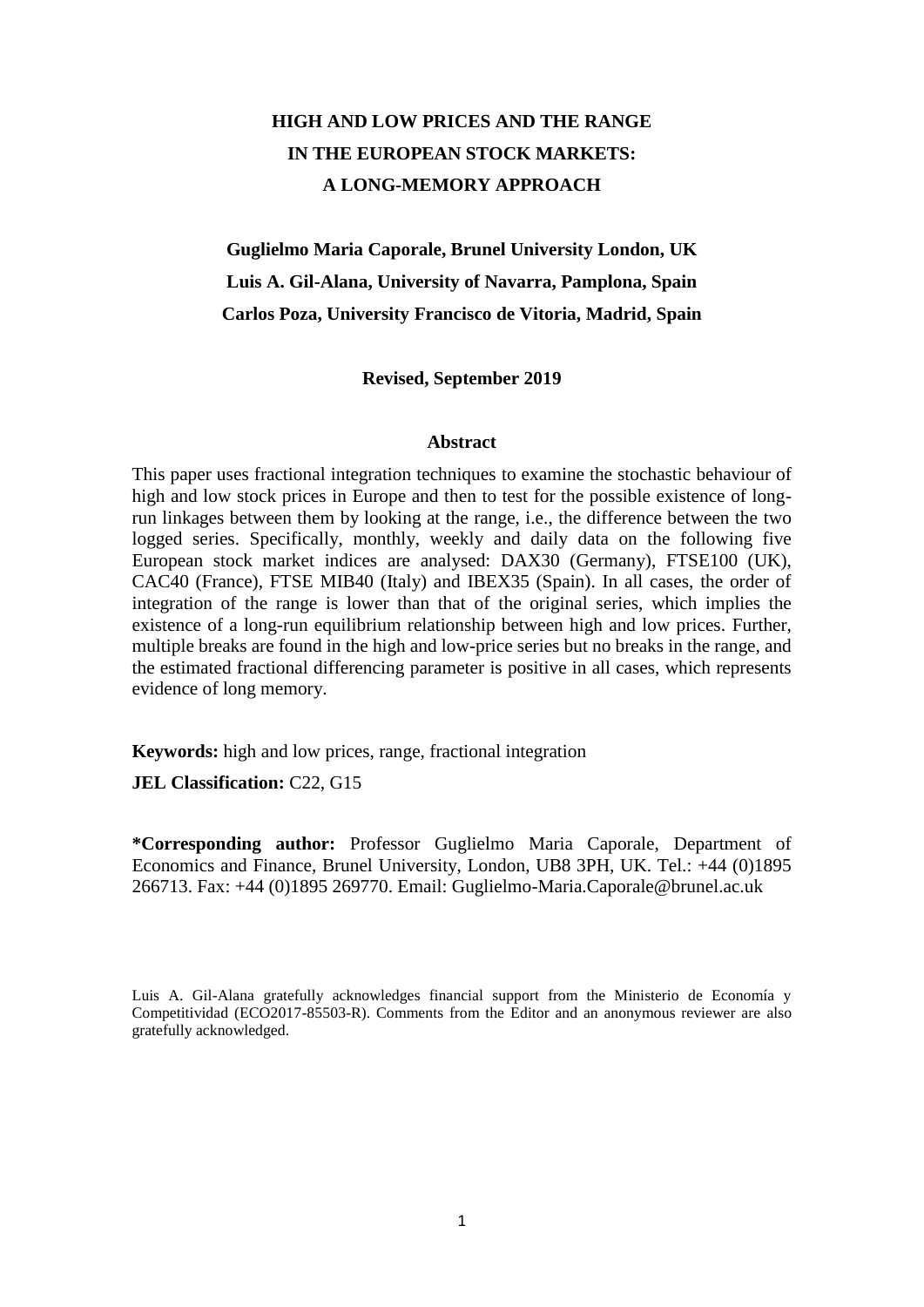## **1. Introduction**

In financial economics the difference between high and low intraday or daily prices is known as the range. Volatility can be expected to be higher if the range is wider. Parkinson (1980) showed that in fact the price range is a more efficient volatility estimator than alternative ones such as the return-based estimator. It is also frequently used in technical analysis by traders in financial markets (see, e.g., Taylor and Allen, 1992). However, as pointed out by Cheung et al. (2009), focusing on the range itself might be useful if one's only purpose is to obtain an efficient proxy for the underlying volatility, but it also means discarding useful information about price behaviour that can be found in its components. Therefore, in their study Cheung et al. (2009) analyse simultaneously both the range and daily high and low using daily data for various stock market indices. Since the latter two variables generally do not appear to diverge significantly over time, having found that they both exhibit unit roots by carrying out ADF (Dickey and Fuller, 1979) tests, they model their behaviour using a cointegration framework as in Johansen (1991) and Johansen and Juselius (1990) to investigate whether they are linked through a long-run equilibrium relationship, and interpreting the range as a stationary error correction term. They then show that such a model has better in-sample properties than rival ARMA specifications but does not clearly outperform them in terms of its out-ofsample properties.

Unlike Cheung et al. (2009), the present study uses fractional integration methods that are more general than the standard framework based on the  $I(0)$  versus  $I(1)$ dichotomy. According to the efficient market hypothesis (EMH), asset prices should be unpredictable and follow a random walk (see Fama, 1970), i.e. they should be integrated of order 1 or I(1). However, the choice between stationary I(0) and non-stationary I(1) processes is too restrictive for most financial series (Barunik and Dvorakova, 2015).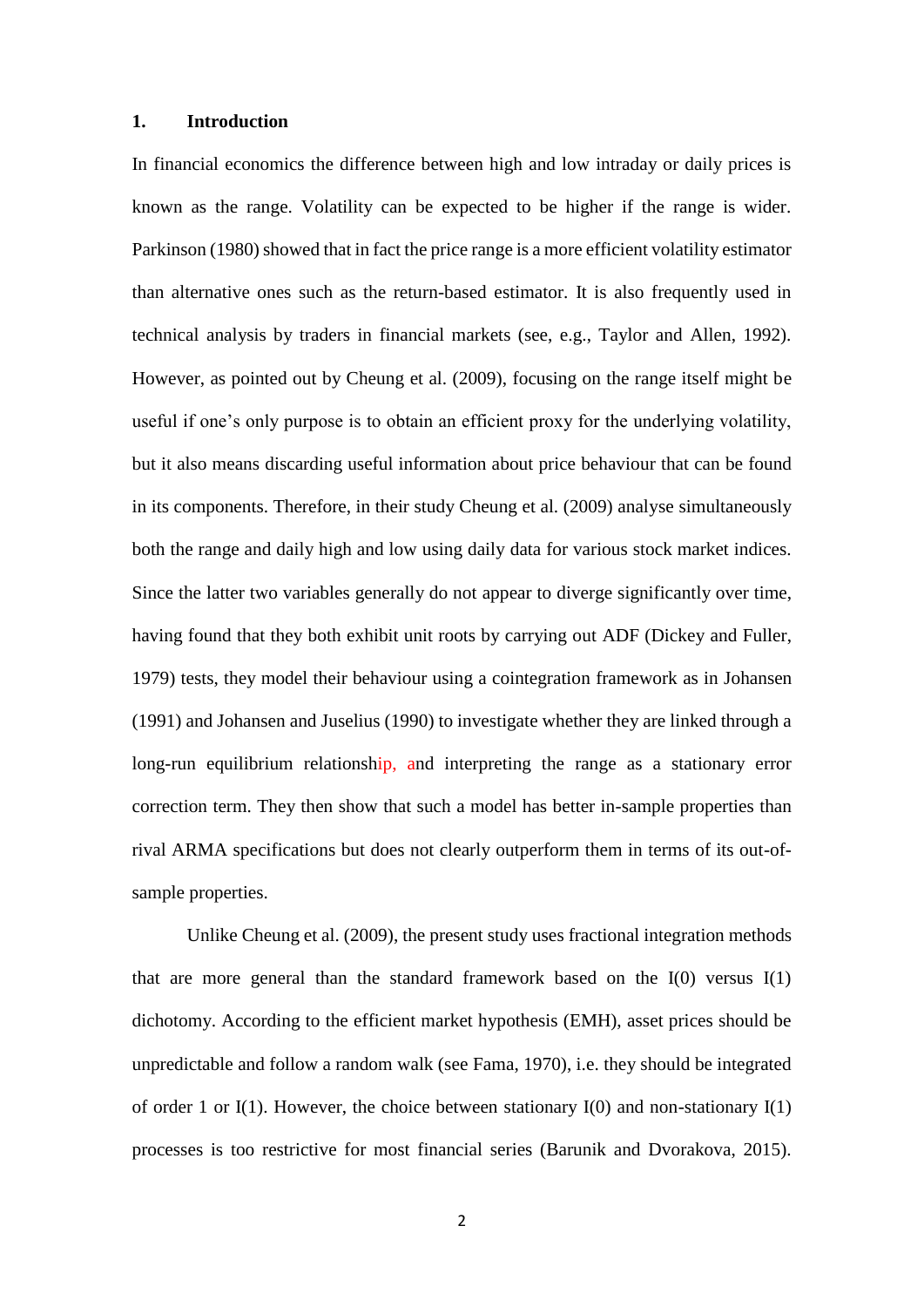Diebold and Rudebusch (1991), Hassler and Wolters (1994), Lee and Schmidt (1996) and others showed that in fact unit root tests have very low power in the context of fractional integration. Therefore, our analysis allows the differencing parameter for the individual series to take fractional values.

Fiess and MacDonald (2002), Cheung (2007) and Cheung et al. (2009) all modelled high and low prices together with the range in a cointegration framework to analyse the foreign exchange and stock markets respectively. However, their studies restrict the cointegrating parameter to be unity (even though this is not imposed in Granger's (1986) seminal paper). By contrast, we analyse the behaviour of the range, i.e. the difference between the two (logged) series, by means of fractional integration tests that allow the differencing parameter d to take any real value, including fractional ones. Mean reversion of the range will imply that there exists a long-run equilibrium relationship between the two series, i.e. fractional cointegration holds, with the speed of the adjustment process towards the long-run equilibrium possibly being much slower than in the classical cointegration framework. By taking this approach we are able to establish whether or not the two series move together in the long run by carrying out univariate regressions as opposed to bivariate cointegrating ones.

We apply these methods to provide new empirical evidence for the European stock markets by analysing monthly, weekly and daily data on five European stock market indices, i.e. the DAX30 (Germany), FTSE100 (UK), CAC40 (France), FTSE MIB40 (Italy) and IBEX35 (Spain). It is conceivable that both high and low-price series are trending whilst a combination of the two is stationary; cointegration analysis sheds light on this, and in its fractional extension also allows for a very slow speed of adjustment. Such knowledge can allow investors to make better predictions and to develop more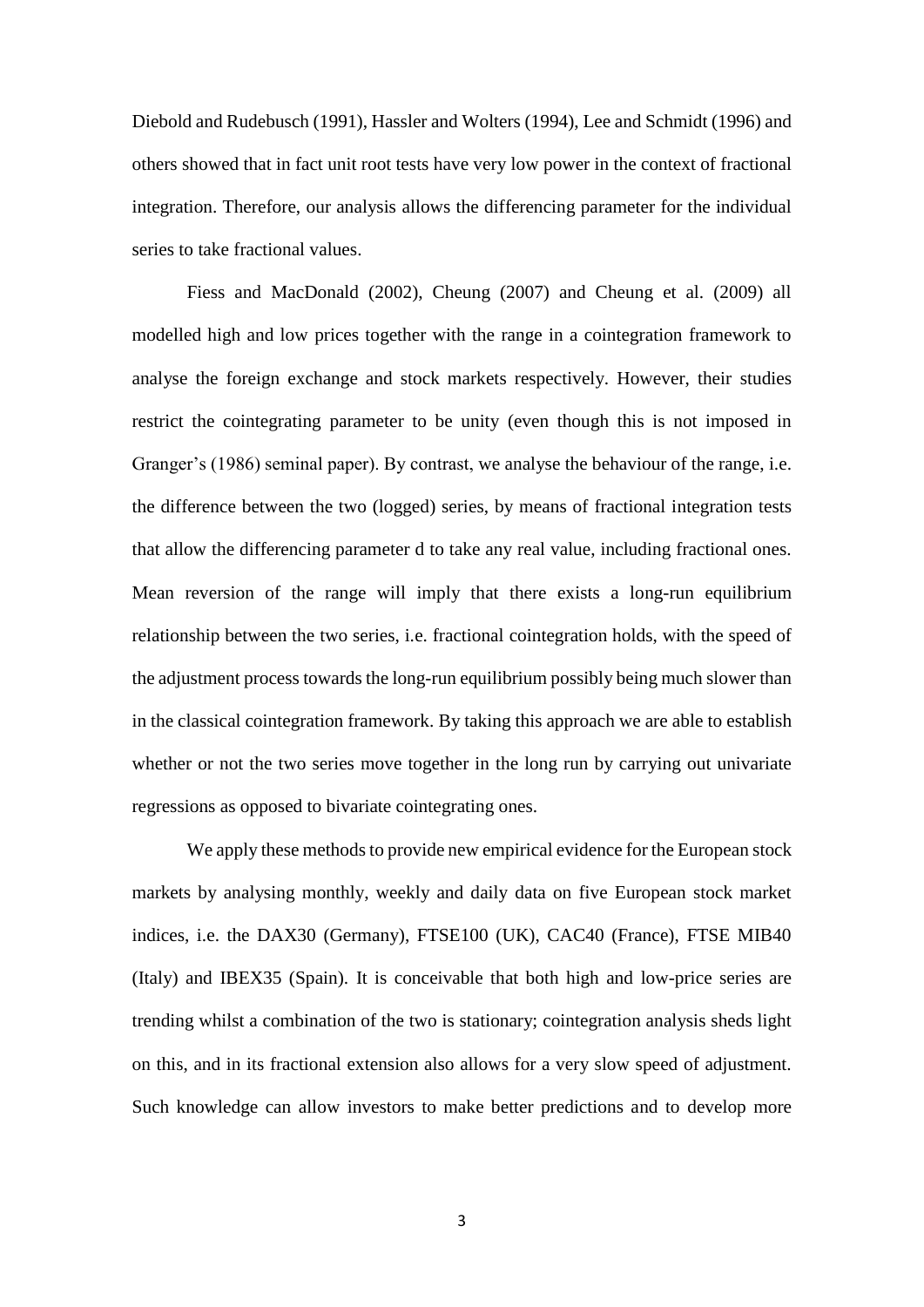profitable trading strategies. It can also inform the policy decisions of monetary authorities based on developments in financial markets.

The layout of the paper is the following: Section 2 briefly reviews some previous empirical studies; Section 3 outlines the methodology; Section 4 describes the data and discusses the main empirical findings; Section 5 offers some concluding remarks.

## **2. Literature Review**

High and low prices stand for the highest and lowest values over a fixed sampling interval. Cheung (2007) showed that their fluctuations are linked, with any underlying trend in stock prices affecting the peaks and troughs in the same manner. Specifically, he found daily highs and lows of the three main US stock price indices to be cointegrated. Data on openings, closings, and trading volume appear to provide additional explanatory power for variations in highs and lows: the augmented VECM models including the extra variables explain 40–50% of total variation. Further, the generalized impulse response results are sensitive to whether or not the additional regressors are included in the model. Cheung et al. (2009) reported that VECM models produce more accurate forecasts of the range (the difference between highs and lows) than alternative specifications. Similar results with the same methodology were obtained by He and Wan (2009) for the high and low exchange rates of the USD against the GBP and JPY.

Afzal and Sibbertsen (2019) analysed high and low stock prices in six Asian countries (India, Korea, Malaysia, Indonesia, Pakistan and Sri Lanka) by estimating fractionally cointegrated vector error correction models (FVECM) and found that daily highs and lows have a long-run relationship; also, the autocorrelations of the range series decay at a hyperbolic rate, which suggests that volatility is non-stationary. Further, the FVECM specification has a better out-of-sample performance for the range than the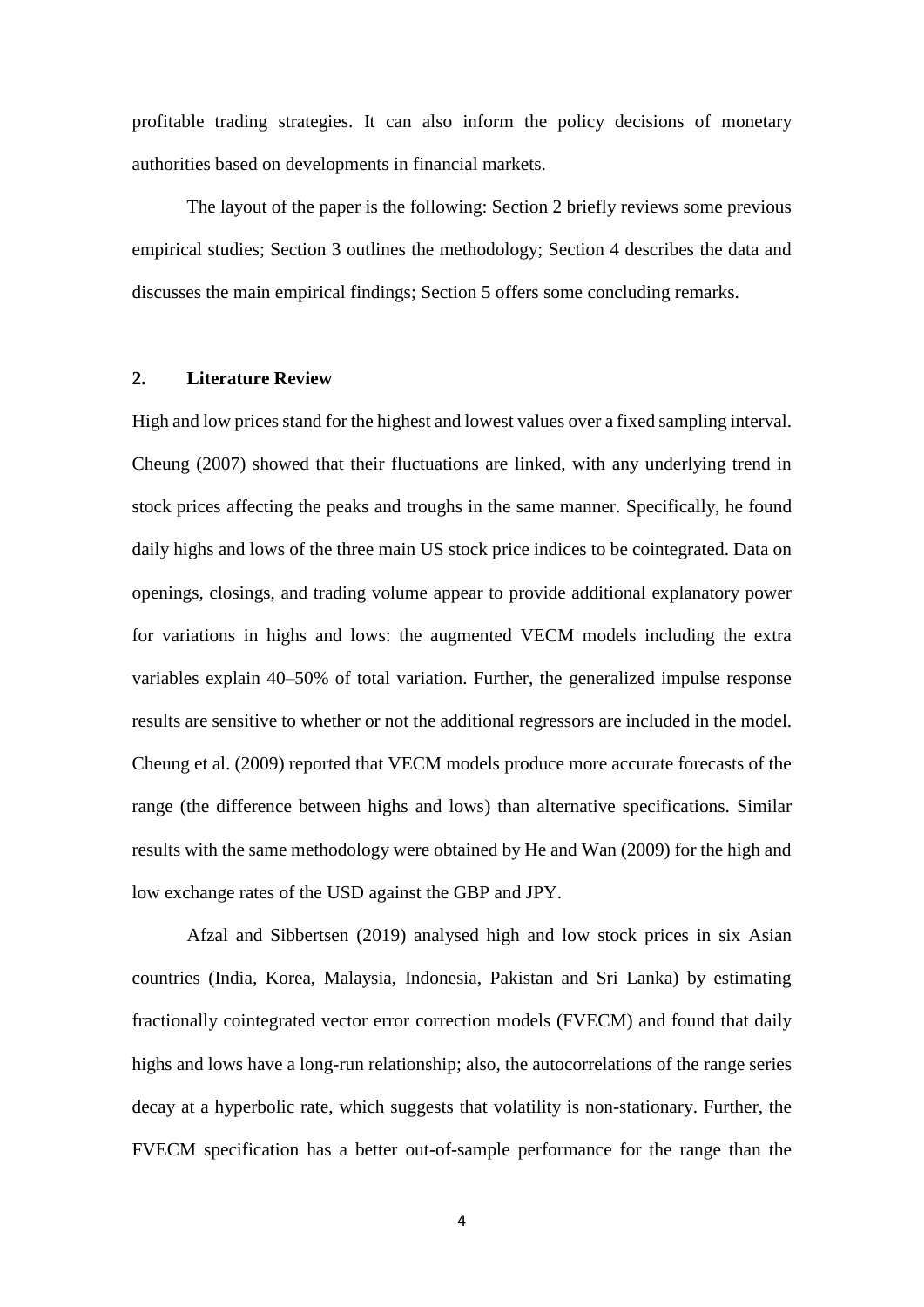heterogeneous autoregressive (HAR) and autoregressive fractionally integrated moving average (ARFIMA) models.

Al-Shboula and Anwarb (2016), using daily data on five sectoral indices from 2006 to 2014, investigated the possibility of fractional integration in sectoral returns (and their volatility measures) in Jordan's Amman stock exchange (ASE). Their empirical analysis, which uses the log periodogram (LP) and the local Whittle (LW) semiparametric fractional differencing techniques, shows that sectoral returns exhibit short memory whilst volatility is characterised by long memory; however, the latter finding can in fact be attributed to the presence of structural breaks. Further, the impulse response functions (IRF) based on an ARFIMA specification indicate that shocks to sectoral returns exhibit short run persistence, whereas shocks to volatility display long-run persistence.

Xiong et al. (2015) proposed an interval forecasting method for agricultural commodity futures prices based on a vector error correction model (VECM) and multioutput support vector regression (MSVR), which can capture nonlinearities; the adopted framework is shown to have better forecasting accuracy than rival specifications. Barunik and Dvorakova (2015) found a long-run relationship between daily high and low stock prices using a fractionally cointegrated vector autoregressive (FCVAR) model; the same framework is also used to test for long memory in their linear combination, i.e., the range; range-based volatility has in fact been shown to be a highly efficient and robust estimator of volatility (Parkinson, 1980). They analysed the Czech PX index, the German Deutscher Aktienindex (DAX), the UK's Financial Times Stock Exchange index (FTSE 100), the US Standard and Poor's (S&P) 500 and the Japanese Nihon Keizai Shimbun (NIKKEI) 225 during the 2003–2012 period, that is, before and during the financial crisis. They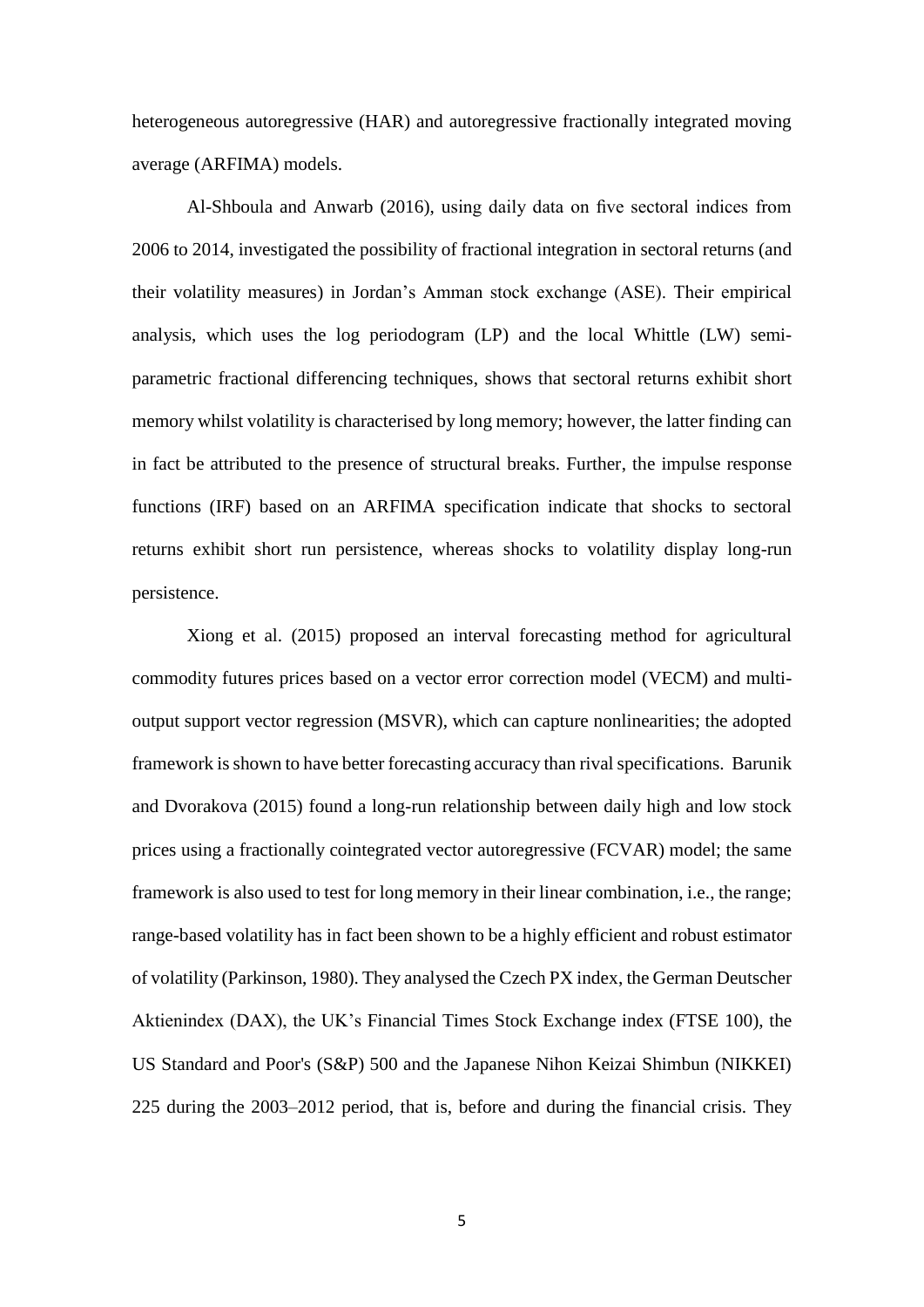found that the ranges of all of the indices display long memory and are mostly in the nonstationary region, which suggests that volatility is a non-stationary process.

Chatzikonstanti and Venetis (2015) examined whether the observed long-memory behaviour of the logged range series is spurious and showed that, once breaks are accounted for, volatility persistence disappears. Their conclusion is that volatility can be adequately represented as a process with multiple breaks and a short-run component.

## **3. Methodology**

When testing for cointegration in a bivariate system as in the present case the usual assumption in the literature is that the individual series are integrated of order 1, i.e., I(1), while there exists a linear combination of the two which is integrated of order 0, i.e., I(0). However, the original definition of cointegration in the seminal paper of Engle and Granger (1987) does not restrict the orders of integration to be 1 or 0, but allows for fractional values d for the original series, and an order of cointegration equal to d - b (with  $b > 0$ ) for their linear combination. This is the approach followed in the present study, which allows for any real values, d and b, as the order of integration of the series of interest.

More specifically, a process  $\{x_t, t = 0, \pm 1, ...\}$  is said to be integrated of order d, and denoted as I(d) if it can be represented as:

$$
(1 - L)^d x_t = u_t, \qquad t = 1, 2, ..., \qquad (1)
$$

where L is the lag operator ( $Lx_t = x_{t-1}$ ) and  $u_t$  is (0), defined as a covariance-stationary process with a positive and bounded spectrum. Thus,  $u_t$  can be a white noise but also a weakly autocorrelated process, for example, of the AutoRegressive Moving Average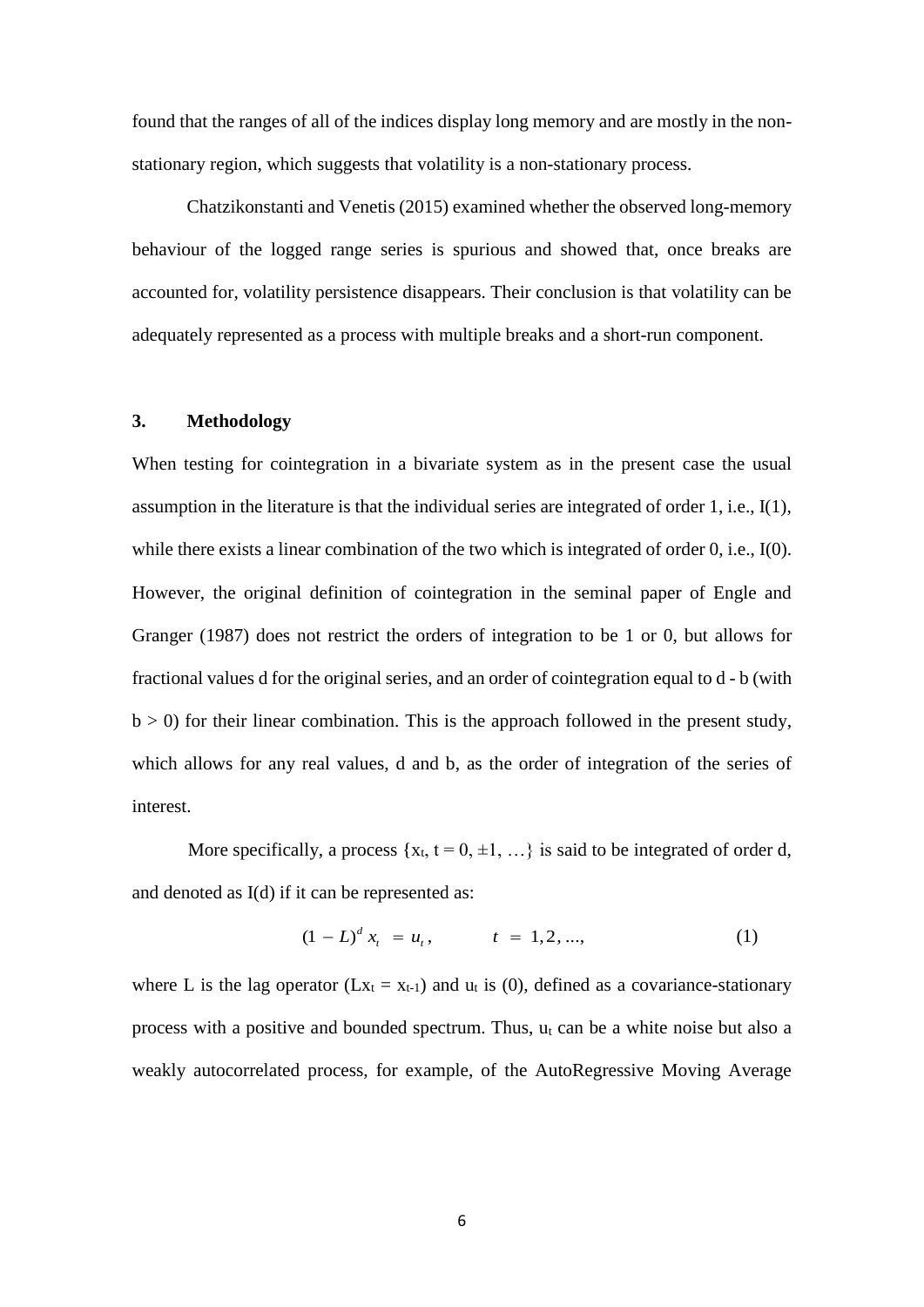$(ARMA)$  form.<sup>1</sup> When d in (1) is not integer, one can use the Binomial expansion such that:

$$
(1-L)^d = \sum_{j=0}^{\infty} {d \choose j} (-1)^j L^j = 1 - dL + \frac{d(d-1)}{2} L^2 - \cdots,
$$

implying that equation (1) can be expressed as

$$
x_t = dx_{t-1} - \frac{d(d-1)}{2}x_{t-2} + \dots + u_t.
$$

Thus, if  $d = 0$ ,  $x_t$  is a short-memory or I(0) process (with the effects of shocks disappearing at an exponential rate if  $u_t$  is AR(MA)), while  $d > 0$  implies long memory behaviour, socalled because of the strong degree of dependence between observations far apart in time.<sup>2</sup> Note also that, if  $d < 0.5$ ,  $x_t$  is covariance-stationary, while  $d \ge 0.5$  indicates that the series is non-stationary (in the sense that the variance of the partial sums increases in magnitude with d); further, if  $d < 1$  the series is mean-reverting, with the effects of shocks disappearing in the long run, while  $d \geq 1$  implies lack of mean reversion, with the effects of shocks persisting forever. Thus, we can distinguish between the following cases:

a)  $d = 0$ : I(0) or short-memory behaviour.

b)  $0 < d < 0.5$ : Covariance-stationary, long-memory (mean-reverting) behaviour.

c)  $0.5 \le d \le 1$ : Non-stationary though mean-reverting behaviour, with longlasting effects of shocks.

d)  $d = 1$ : Non-stationary unit roots (lack of mean reversion).

**.** 

<sup>&</sup>lt;sup>1</sup> Thus, if  $u_t$  in (1) is ARMA(p, q),  $x_t$  is said to be a fractionally integrated ARMA, i.e., an ARFIMA(p, d, q) process.

<sup>&</sup>lt;sup>2</sup> In this case ( $d > 0$ , with  $d < 1$ ) the shocks disappear at a hyperbolic rate.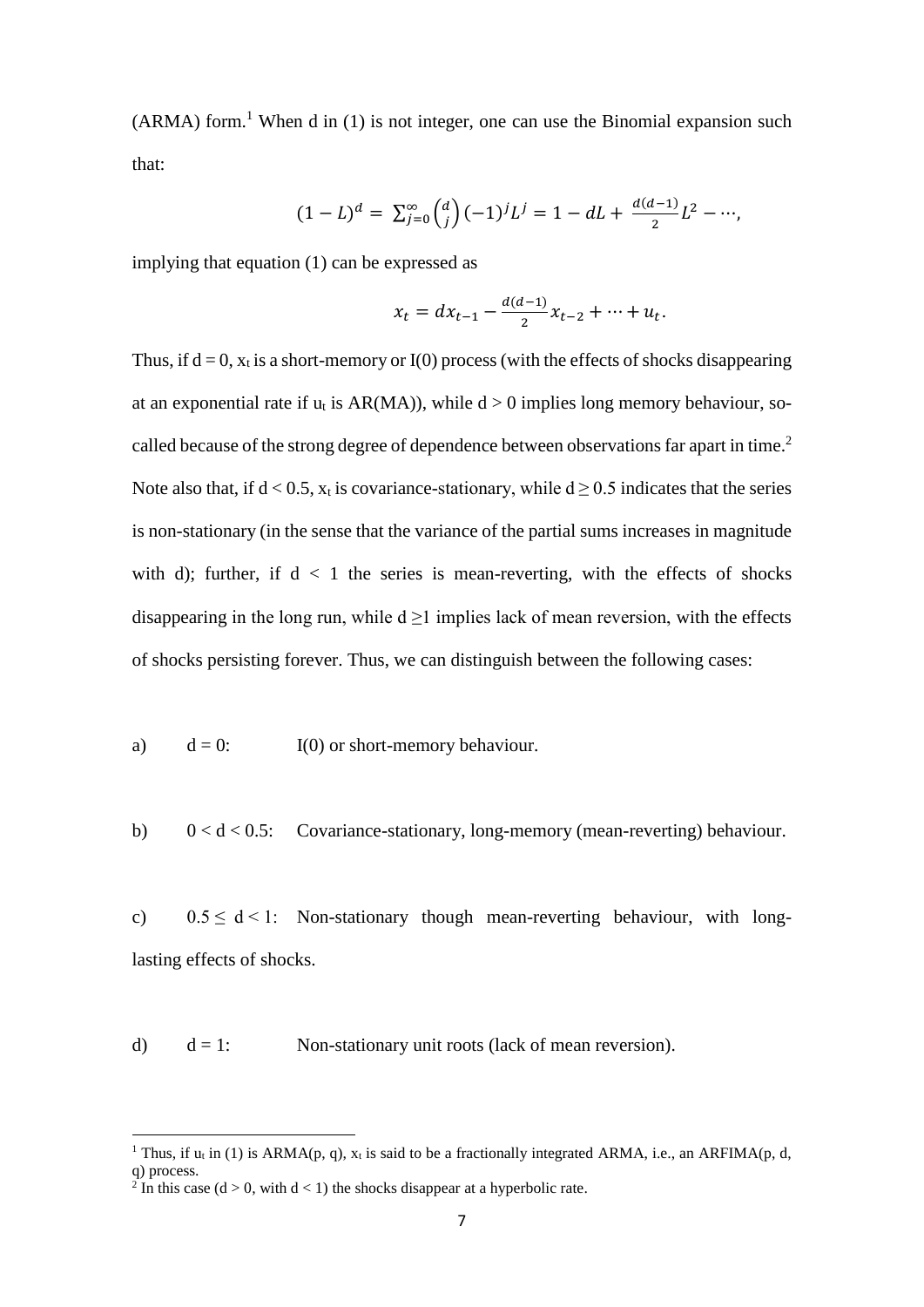Therefore, the parameter d is very important: the higher is the value of d, the higher is the degree of persistence, whilst the lower it is, the faster is the convergence process of a series to its original level after a shock.

These processes were originally proposed by Granger (1980, 1981), Granger and Joyeux (1980) and Hosking (1981) and justified in terms of aggregation of heterogeneous processes initially by Robinson (1978) and Granger (1980) and later by other authors such as Cioczek-Georges and Mandelbrot (1995), Taqqu et al. (1997), Chambers (1998), Parke (1999), Oppenheim and Viano (2004), Zaffaroni (2004), Beran et al. (2010), etc., and are widely employed in the analysis of economic and financial data.

In this study we analyse the relationship between high and low prices as well as the range, defined as the difference between the two logged series and therefore not estimated using a regression model. As a first step, we estimate the orders of integration of the series by using the Whittle function in the frequency domain (Dahlhaus, 1989) and following a testing procedure developed by Robinson (1994) that is suitable for statistical inference even in the case of non-stationary series. Using this method, we test the null hypothesis:

$$
H_o: d = d_0,\t\t(2)
$$

in (1) for any real value  $d_0$ , where  $x_t$  denotes the errors in a regression model of the form:

$$
y_t = \alpha + \beta t + x_t, \qquad t = 1, 2, ...,
$$
 (3)

where  $y_t$  stands for the observed series, and  $\alpha$  and  $\beta$  are unknown coefficients, specifically an intercept and a linear trend.

In addition, since fractional integration is very much related with non-linearities and structural breaks (e.g., Breidt et al., 1998; Diebold and Inoue, 2001; Davidson and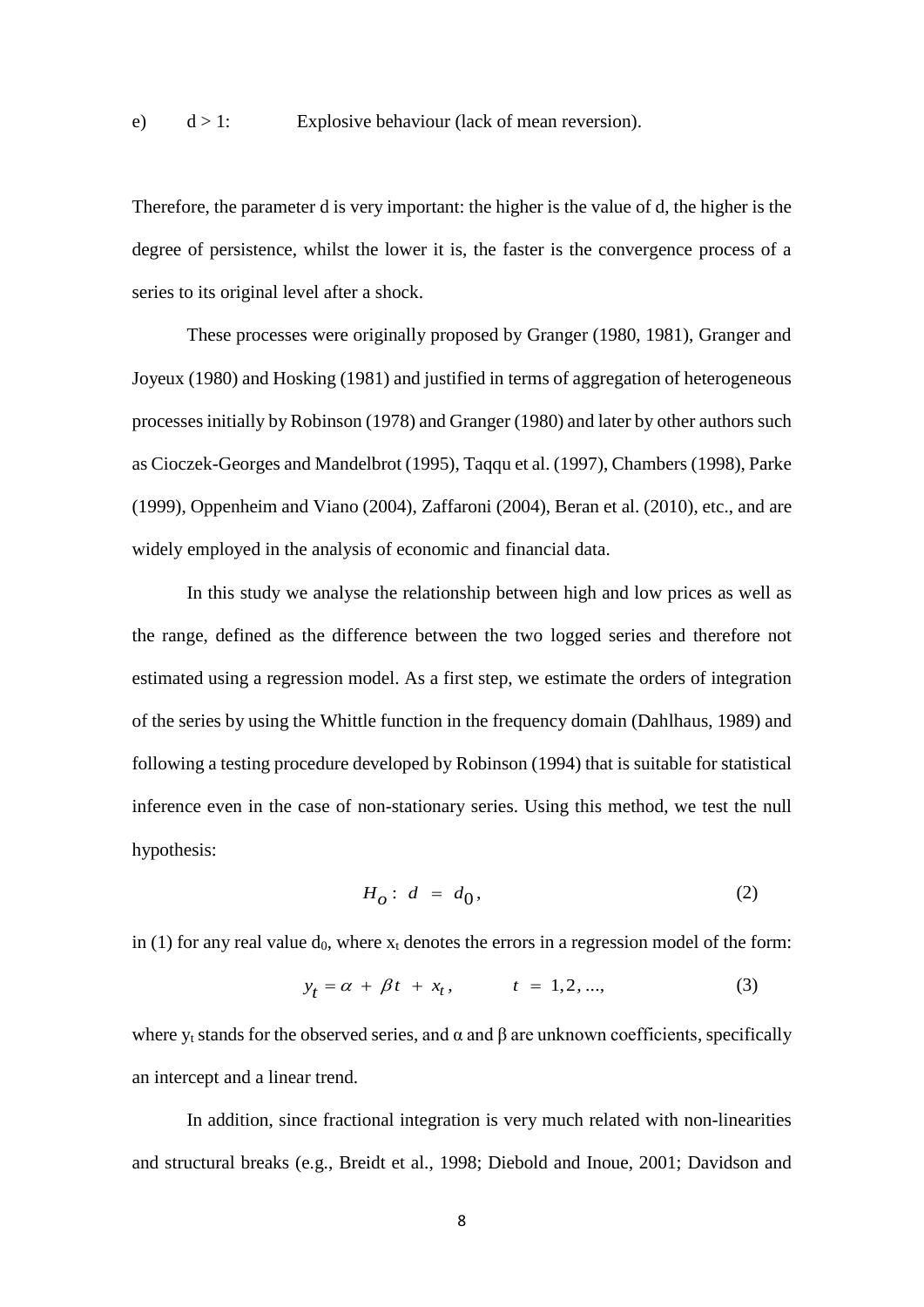Terasvirta, 2002; Granger and Hyung, 2004; Sibbertsen, 2004; Deo et al., 2006; Baillie and Morana, 2009; Lahiani and Scaillet, 2009; Choi et al., 2010; Hywang and Shin, 2018; etc.), the method described in Gil-Alana (2008) and based on Bai and Perron (2003) for testing multiple breaks is also applied.

## **4. Data and Empirical Results**

For the analysis we use the following five European stock market indices: DAX30 (Germany), FTSE100 (UK), CAC40 (France), FTSE MIB40 (Italy) and IBEX35 (Spain). High and low prices as well as the logged series are examined at a monthly, weekly and daily frequency; the range is also analysed to test for a possible long-run equilibrium relationship (the literature has shown that it is a very efficient estimator of volatility, see e.g. Garman and Klass, 1980, and Yang and Zhang, 2000). <sup>3</sup> The sample period goes from the beginning of January 2009 to the end of January 2019 in the case of monthly and weekly data (121 and 522 observations, respectively) and from the beginning of January 2011 to the end January 2019 in the case of daily data (2053 observations). The data source is Thomson Reuters Eikon. The sample starts in 2011, this being the year when the European sovereign debt crisis started becoming a banking crisis as well, as a result of a bailout programme for Greece imposing large losses on private creditors; this development obviously affected the dynamics in the European financial markets.

The estimated model is the following:

1

$$
y_t = \beta_0 + \beta_1 t + x_t; \qquad (1 - L)^d x_t = u_t, \qquad t = 0, 1, ..., \qquad (4)
$$

<sup>&</sup>lt;sup>3</sup> Some authors use instead squared and absolute returns as proxies for the volatility.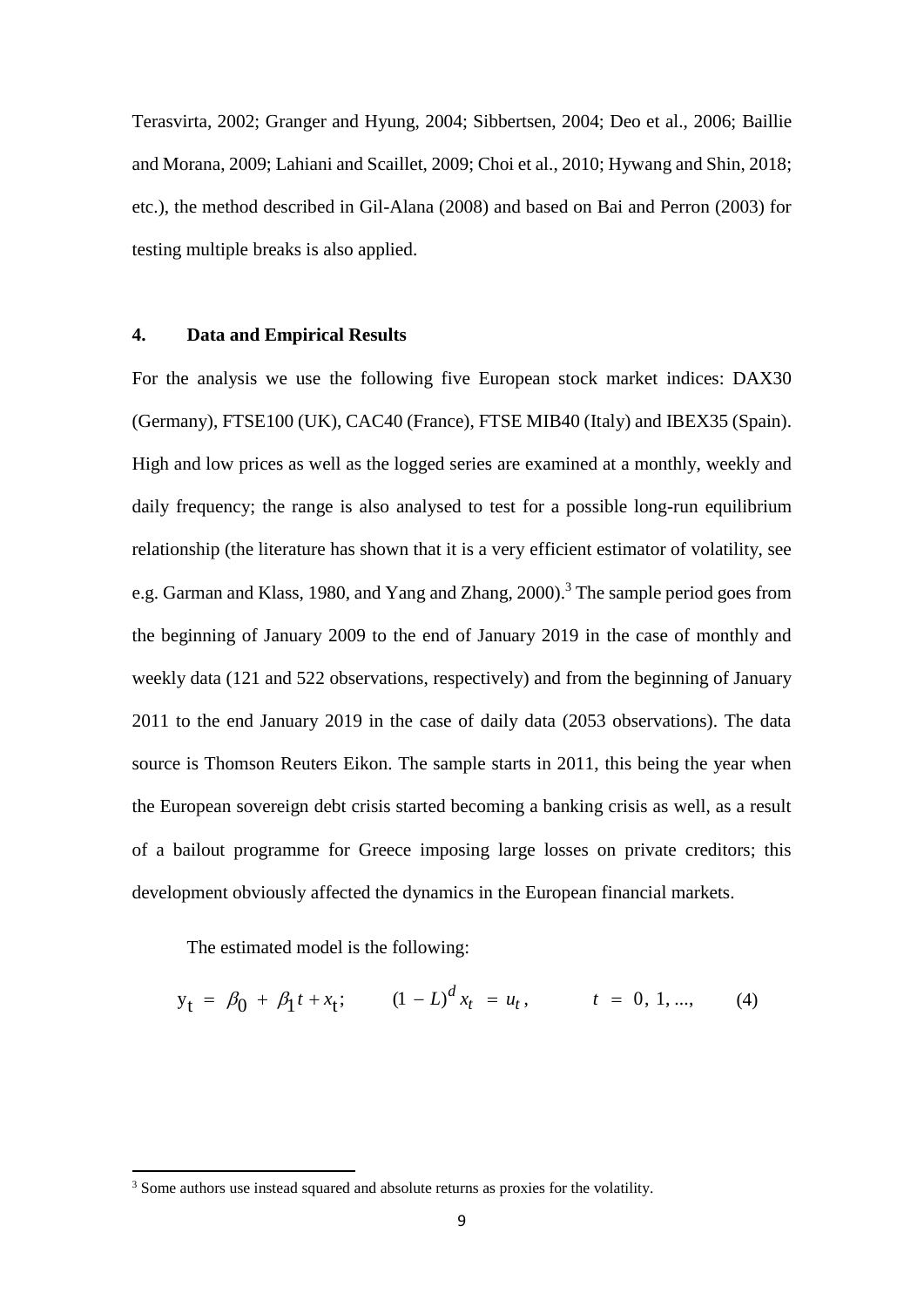with the disturbances being assumed in turn to be a white noise or autocorrelated as in the exponential spectral model of Bloomfield (1973), the latter being a non-parametric approach approximating ARMA processes with very few parameters.

Tables 1 - 6 show the estimates of d along with the 95% confidence intervals of the non-rejection values based on Robinson's (1994) method; the results are reported for the three cases of i) no deterministic terms (i.e.,  $\beta_0 = \beta_1 = 0$  in (4)), ii) an intercept ( $\beta_1 =$ 0) and iii) an intercept and a linear time trend (i.e., with  $β_0$  and  $β_1$  being estimated from the data). In each table, panel i) displays the results for the high prices, panel ii) for the low prices, and panel iii) for the range. Table 1 and 2 provide the results for the monthly series, Table 3 and 4 for the weekly ones, and Table 5 and 6 for the daily ones; in all cases the estimates are reported for the two cases of white noise and autocorrelated (Bloomfield) disturbances. 4

#### **[Insert Tables 1 and 2 about here]**

In the case of the monthly series, under the assumption of white noise disturbances for both high and low prices the estimates of d are around 1 (sometimes below 1) and the unit root null hypothesis cannot be rejected in any case (see Table 1). However, those estimates are much smaller for the range, ranging between 0.27 (UK) and 0.43 (France), and the unit root null hypothesis is decisively rejected in all countries in favour of mean reversion and cointegration  $(d < 1)$ . Interestingly, the null hypothesis  $d = 0$  (consistent with the classical definition of cointegration) is also rejected this time in favour of  $d > 0$ . As for the results under the assumption of autocorrelated errors (Table 2), the estimates of d for high and low prices are slightly smaller than the previous ones and the unit root null is almost never rejected.<sup>5</sup> The values of d for the range are much smaller, the null hypothesis  $d = 1$  being rejected in all cases, which implies cointegration. For Spain and

 $\overline{\phantom{a}}$ 

<sup>4</sup> The coefficients of the preferred specifications are in bold.

<sup>&</sup>lt;sup>5</sup> In this case we found evidence of mean reversion (i.e.,  $d < 1$ ) for low prices in France and Germany.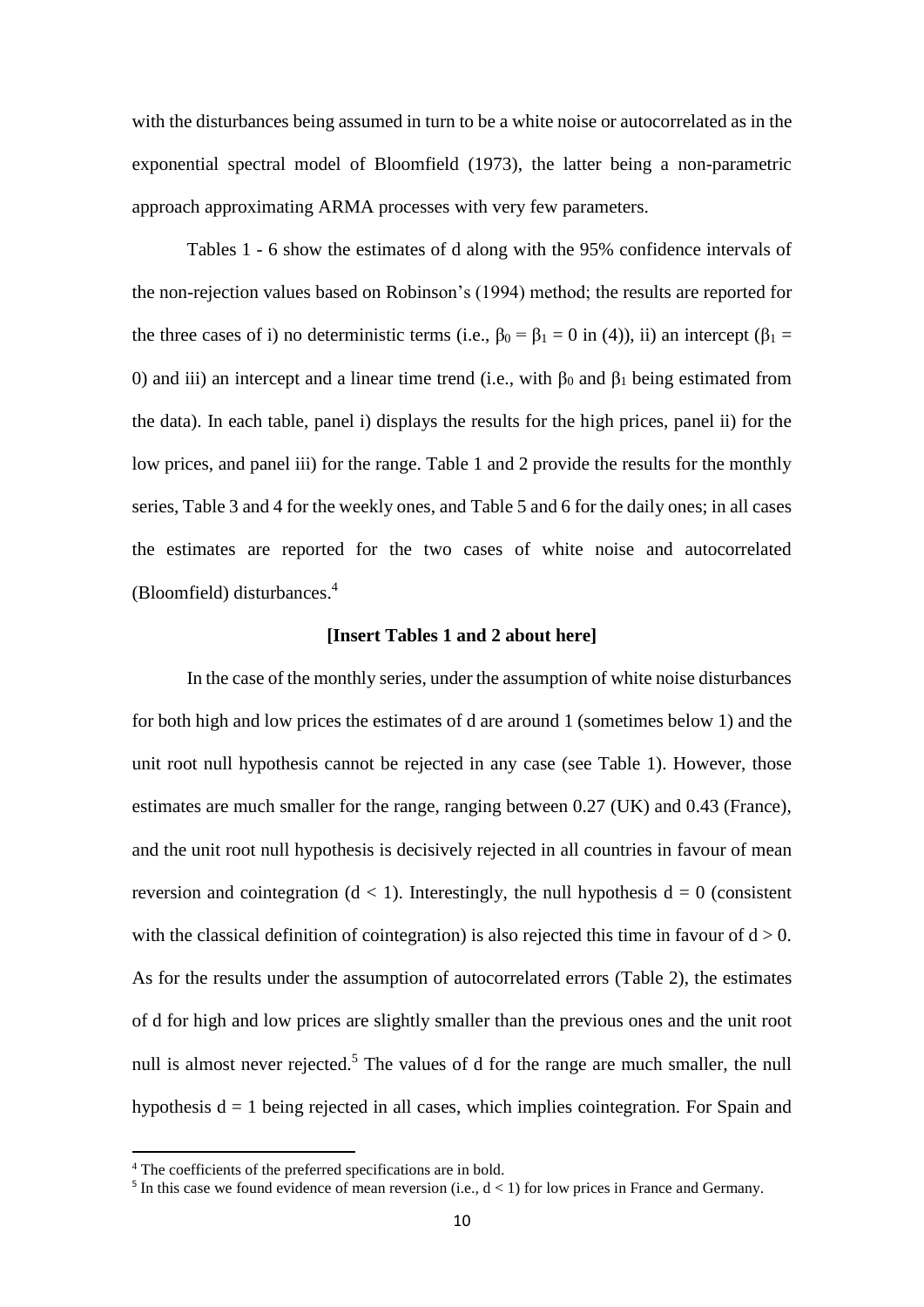Italy, the null  $d = 0$  cannot be rejected, which suggests that classical cointegration holds in these two countries.

#### **[Insert Tables 3 and 4 about here]**

Concerning the weekly series, with white noise residuals (see Table 3) the estimates of d are again around 1, although in some cases (Spain, France, Germany and Italy with high prices) the unit root null is rejected in favour of  $d > 1$ , while the corresponding estimates for the range are between 0.34 (Spain) and 0.41 (Italy). With autocorrelated disturbances (see Table 4) the I(1) hypothesis cannot be rejected in any case for the high price series, whilst it is rejected in favour of mean reversion for the low price series; the estimates of d for the range are similar to the previous ones, lying in the interval between 0.30 (Spain) and 0.43 (Germany).

## **[Insert Tables 5 and 6 about here]**

Finally, for the daily series, with white noise errors (see Table 5) the estimates of d for high and low prices are slightly above 1 and the I(1) hypothesis is rejected in favour of  $d > 1$  in all cases; the estimate of d for the range is between 0.34 (UK) and 0.37 (France). However, with autocorrelated disturbances (see Table 6) mean reversion occurs in most cases for both high and low prices and the estimated value of d for the range is now between 0.37 (Spain) and 0.45 (UK).

Table 7, 8 and 9 summarise the results for the monthly, weekly and daily series respectively. In brief, in all cases, the order of integration of the range is lower than that of the original series, which implies the existence of a long-run equilibrium relationship between high and low prices. Further, the estimated fractional differencing parameter is positive in all cases, which represents evidence of long memory. Therefore, in comparison to the standard cointegration case the dynamic adjustment can take much longer.<sup>6</sup>

 $\overline{\phantom{a}}$ 

<sup>&</sup>lt;sup>6</sup> Almost identical results were obtained when using a semi-parametric (Whittle) approach. These are available from the authors upon request.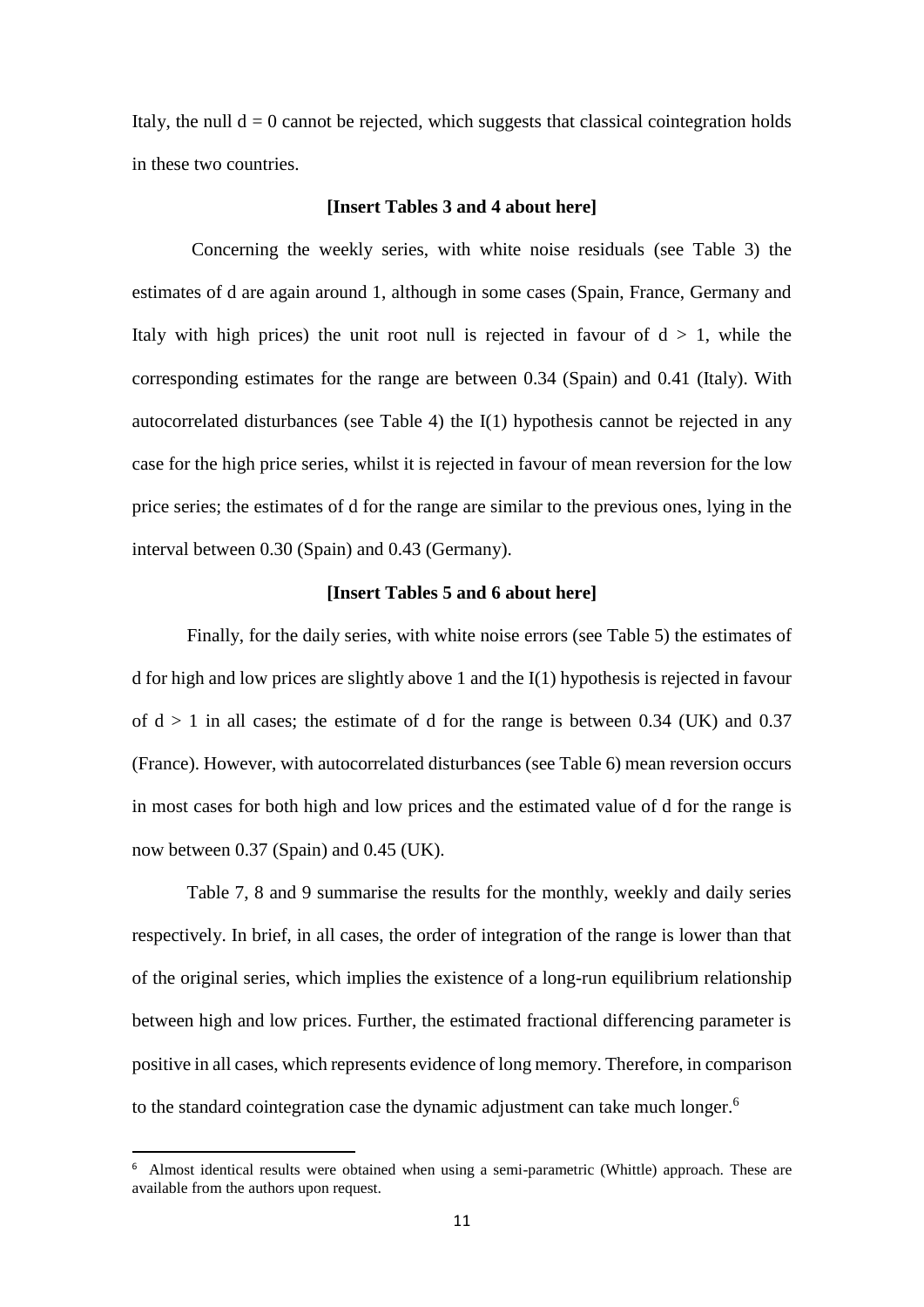The possibility of structural breaks has also been taken into account. Specifically, we carry out both the Bai and Perron's (2003) tests for multiple breaks and those suggested by Gil-Alana (2008), which are an extension of the former to the fractional case. The results are reported in Table 10; the detected breaks are the same for both high and low prices, whilst there is no evidence of any breaks in the range, which is consistent with breaks in the two former series occurring at the same time.

#### **[Insert Table 10 about here]**

More specifically, two breaks are identified in the monthly series, whilst in the weekly case two breaks are found for France, Germany and the UK, and four breaks for Italy and Spain; finally, four breaks are detected in all series at the daily frequency, the most common break dates being around September 2013, December 2016 and March 2017. The first corresponds to the anticipation of the US federal government shutdown of October 2013 and the resulting concerns about growth in the US, which had an adverse effect on stock markets throughout the world. The second one coincides with the increase in interest rates decided by the Fed (only the second since the global financial crisis of 2008), which again had a negative impact on financial markets worldwide. Finally, the third one is likely to be related to the release of strong US GDP data and the resulting surge in the Dow Jones and other stock market indices.

#### **[Insert Table 11 about here]**

Next, we estimate the differencing parameter for each subsample, using here a semi-parametric method where no functional form is imposed on the error term. We use the local Whittle method proposed by Robinson (1995) and later extended by Phillips and Shimotsu (2005), Abadir et al. (2007) and others. We choose this approach because of its simplicity and the fact that, apart from the bandwidth, it does not require additional userchosen parameters, to which the results could be sensitive. Table 11 displays the estimates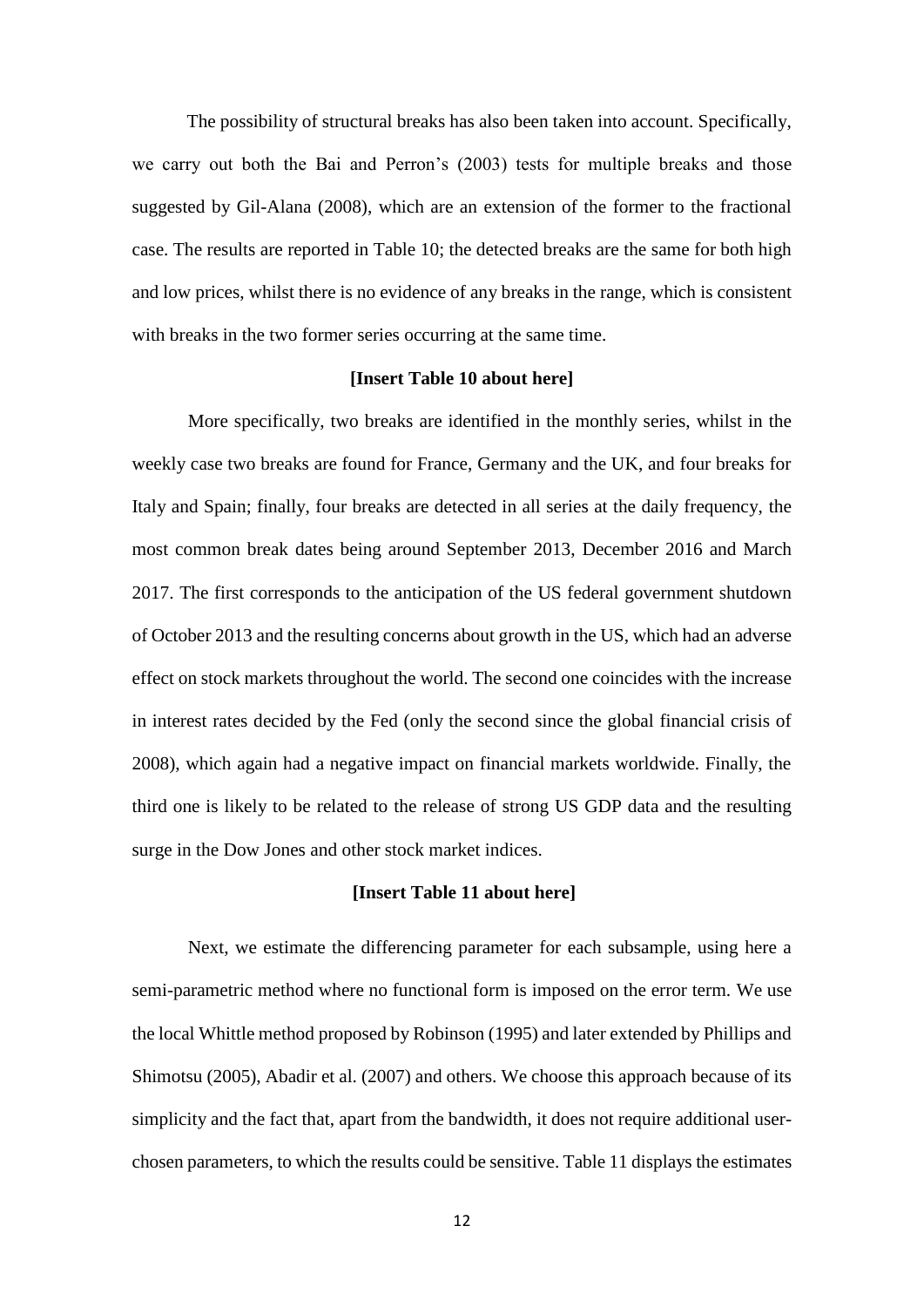of d for the high prices series and for bandwidth  $m = (T)^{0.5}$  which has been widely used in the empirical literature. It can be seen that there are a few cases where mean reversion occurs, specifically in Italy (2nd subsample) and the UK (2nd subsample) with monthly data, in Spain (3rd and 5th subsamples) and the UK (2nd subsample) with weekly data, and again in Spain (4<sup>th</sup> subsample) and in the UK (2nd subsample) with daily data. In all the other cases, the null of  $I(1)$  or explosive behaviour  $(I(d, d > 1))$  cannot be rejected. Almost identical results were obtained in case of the low prices series.

## **5. Conclusions**

This paper has used fractional integration techniques to examine the stochastic behaviour of high and low stock prices in Europe and then to test for the possible existence of longrun linkages by looking at the range, i.e., the difference between the two logged series. Specifically, monthly, weekly and daily data on the following five European stock market indices have been analysed: DAX30 (Germany), FTSE100 (UK), CAC40 (France), FTSE MIB40 (Italy) and IBEX35 (Spain). The methods used are more general and flexible than the standard ones applied in previous studies such as Cheng et al. (2009) since they allow for the differencing parameter to take fractional values and therefore are able to capture a much greater variety of dynamic and long-run behaviours.

The empirical findings suggest that the range is mean-reverting in all cases, which implies the existence of a long-run cointegrating relationship between these two series. This confirms the well-known finding in the literature that high and low prices move together in the long run also in the case of the European stock markets and when adopting a much more general empirical framework. Further, our results indicate the presence of long-memory behaviour in both high and low prices, since the estimated value of d is always positive. This evidence of persistence goes contrary to the EMH (see Fama, 1970).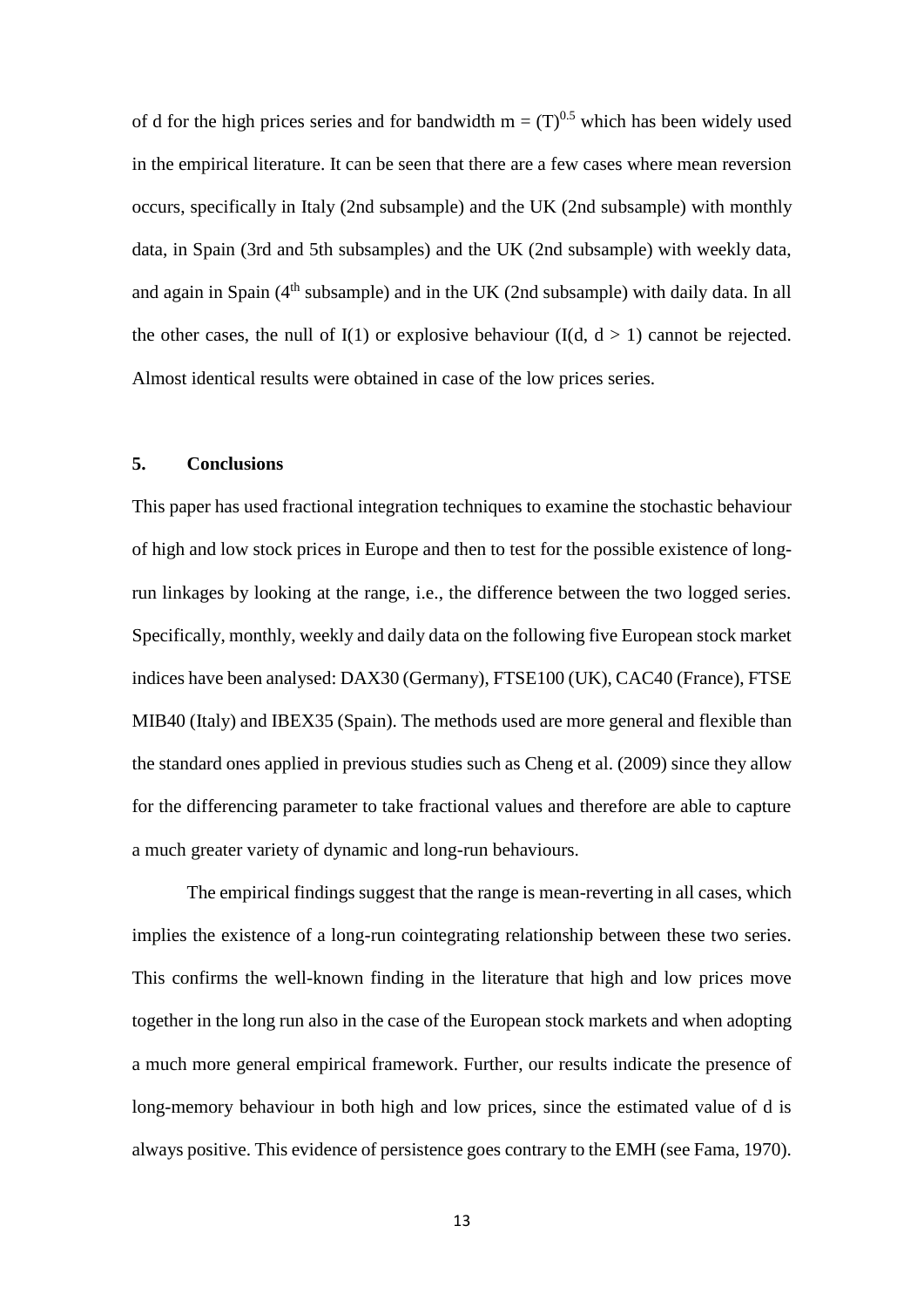As for break tests, these detect various break dates in both high and low prices but not in the range, which is consistent with the breaks occurring at the same time in the former two series.

Future research could investigate whether or not the range exhibits long memory in the US case as well. Further, alternative fractional cointegration methods such as the FCVAR model proposed by Johansen and Nielsen (2010, 2012) could also be used as a robustness check. Finally, it would be interesting to investigate whether similar results can be obtained in the case of absolute and/or squared returns as a proxy for volatility, and to examine the forecasting properties of the range.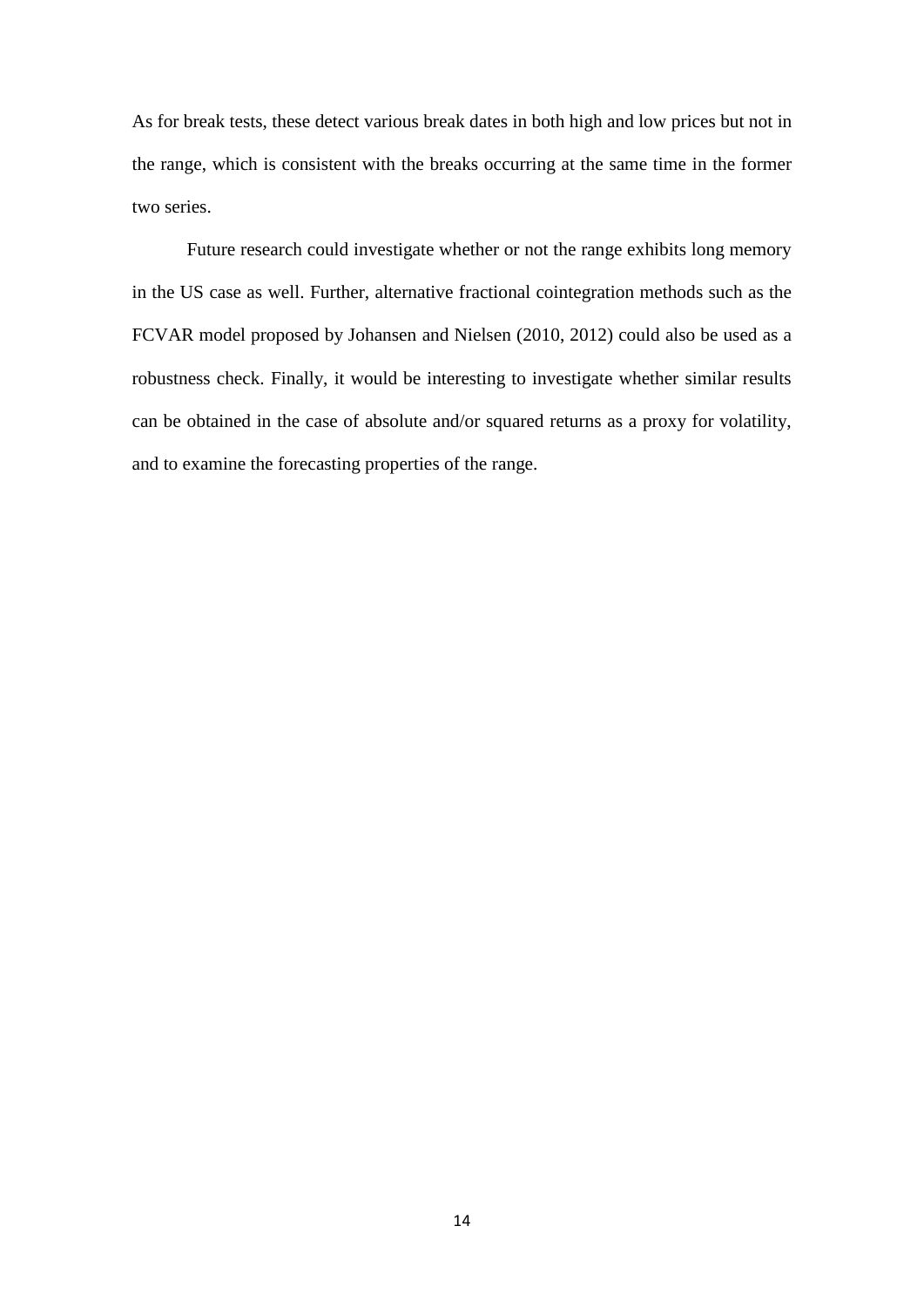## **References**

Abadir, K.M., Distaso, W. and Giraitis, L. (2007). Nonstationarity-extended local Whittle estimation, Journal of Econometrics, 141, 1353-1384.

Afzal, A. and Sibbertsen, P. (2019), Modeling fractional cointegration between high and low stock prices in Asian countries. Empirical Economics. Forthcoming.

Al-Shboul, M. and Anwar, S. (2016), Fractional integration in daily stock market indices at Jordan's Amman stock exchange. North American Journal of Economics and Finance, 37, 16-37.

Bai, J. and P. Perron (2003), Computation and analysis of multiple structural change models, Journal of Applied Econometrics, 18, 1-22

Baillie, R.T. and C. Morana (2009) Modelling long memory and structural breaks in conditional variances: An adaptive FIGARCH approach, Journal of Economic Dynamics and Control 33, 8, 1577-1592.

Barunik, J. and Dvorakova, S. (2015), An empirical model of fractionally cointegrated daily high and low stock market prices. Economic Modelling, 45(C), 193-206.

Bloomfield, P. (1973), An exponential model in the spectrum of a scalar time series, Biometrika, 60(2), 217–226.

Breidt, F. J., Crato, N., and P de Lima (1998) On the Detection and Estimation of Long-Memory in Stochastic Volatility, Journal of Econometrics, 83, 325-348.

Chambers, M. 1998. Long memory and aggregation in macroeconomic time series, International Economic Review39, 1053-1072.

Chatzikonstanti, V. and Venetis, I.A. (2015), Long memory in log-range series: Do structural breaks matter? Journal of Empirical Finance, 33, 104-113.

Cheung, Y.W. (2007), An empirical model of daily highs and lows. International Journal of Finance and Economics, 12:1-20. Doi:10.1002/ijfe.303.

Cheung, Y.L.; Cheung, Y.W. and Wan, A.T.K. (2009), A High-Low Model of Daily Stock Price Ranges. Journal of Forecasting, 28, 103-119. DOI: 10.1002/for.1087.

Choi, K., W.C. Yu and E. Zivot, (2010). Long memory versus structural breaks in modeling and forecasting realized volatility. Journal of International Money and Finance, 29, 857-875.

Cioczek-George, R. and Mandelbrot, B.B. 1995. A class of micropulses and antipersitent fractional Brownian motion, Stochastic Processesand Their Applications 60, 1-18.

Dahlhaus, R. (1989), Efficient Parameter Estimation for Self-Similar Process, Annals of Statistics, 17, 1749-1766.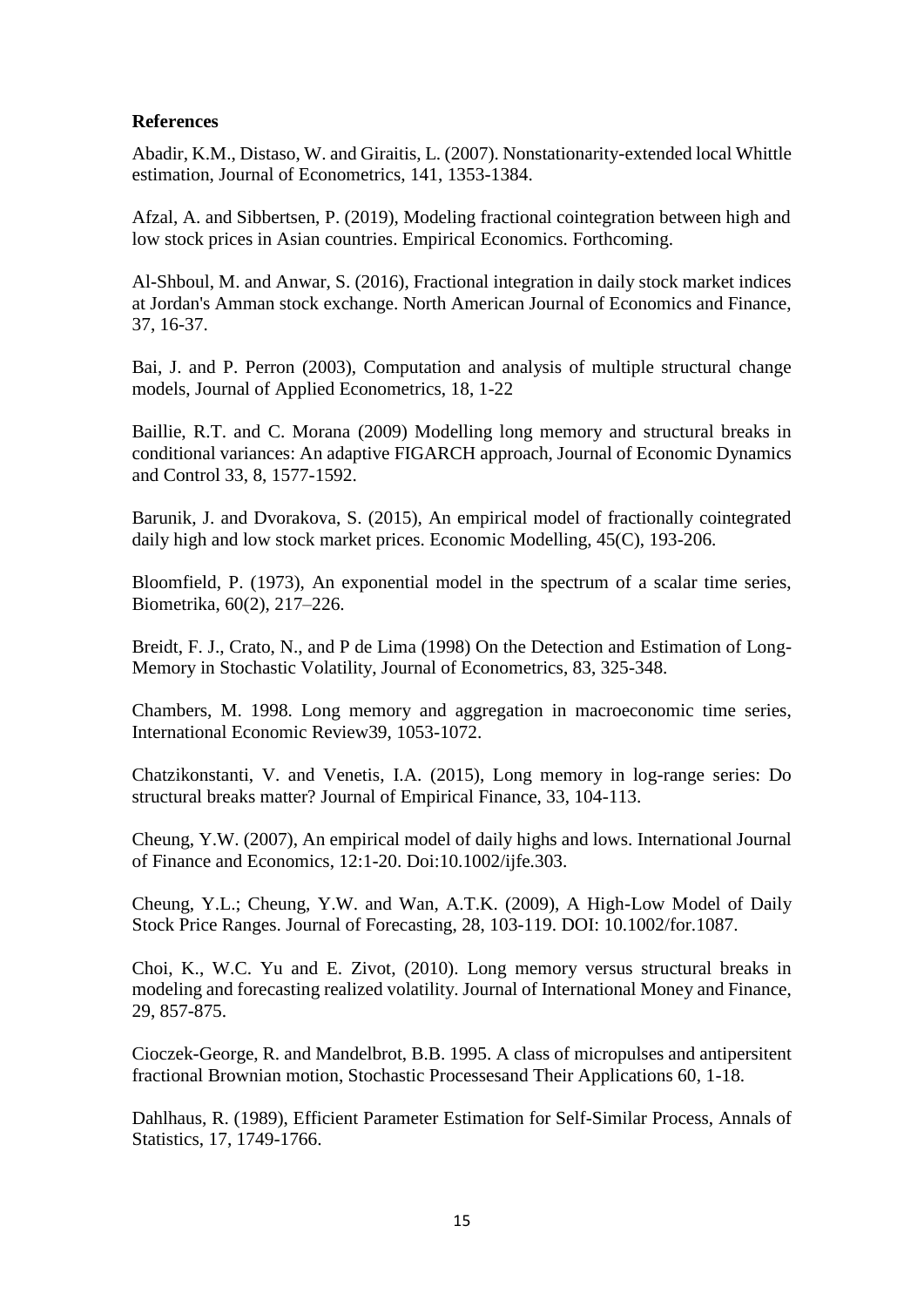Davidson, J. And T. Terasvirta (2002), Long memory and nonlinear time series, Journal of Econometrics 110, 2, 105-112.

Deo R., Hsieh M., Hurvich C.M., Soulier P. (2006) Long Memory in Nonlinear Processes. In: Bertail P., Soulier P., Doukhan P. (eds) Dependence in Probability and Statistics. Lecture Notes in Statistics, vol 187. Springer, New York, NY

Dickey, D.A and Fuller, W. A. (1979), Distributions of the estimators for autoregressive time series with a unit root, Journal of American Statistical Association, 74 (366), 427- 481.

Diebold, F. and A. Inoue, 2001, Long memory and regime switching, Journal of Econometrics 105, 1, 131-159.

Diebold, F.X., Rudebusch, G.D. (1991), On the power of Dickey-Fuller test against fractional alternatives. Economics Letters, 35, 155–160.

Engle, R.F. and Granger, C.W.J. (1987), Co-Integration and Error Correction: Representation, Estimation, and Testing, Econometrica, 55, 2, 251-276.

Fama, E.F. (1970), Efficient capital markets: A review of theory and empirical work. Journal of Finance, 25 (2), 383–417.

Fiess, N.M. and MacDonald, R. (2002), Towards the fundamentals of technical analysis: analysing the information content of high, low and close prices. Economic Modelling, 19(3), 353–374.

Garman, M.B. and Klass, M.J. (1980), On the estimation of security price volatilities from historical data. The Journal of Business, 53(1), 67-78.

Gil-Alana, L.A. (2008), Fractional integration and structural breaks at unknown periods of time, Journal of Time Series Analysis 29, 1, 163-185.

Granger, C.W.J. (1980). Long memory relationships and the aggregation of dynamic models, Journal of Econometrics14, 227-238.

Granger, C.W.J. (1981) Some properties of Time Series data and their use in Econometric Model Specification, Journal of Econometrics 16, 121-131.

Granger, C.W.J. (1986), Developments in the study of cointegrated economic variables. Oxford Bulletin of Economic and Statistics, 48 (3), 213–228.

Granger, C.W.J. and R. Joyeux (1980) An introduction to long-memory time series models and fractional differencing, Journal of Time Series Analysis 1, 15–29.

Granger C.W.J and N. Hyung (2004). Occasional structural breaks and long memory with an application to the S&P 500 absolute stock returns. Journal of Empirical Finance, 11: 399-421.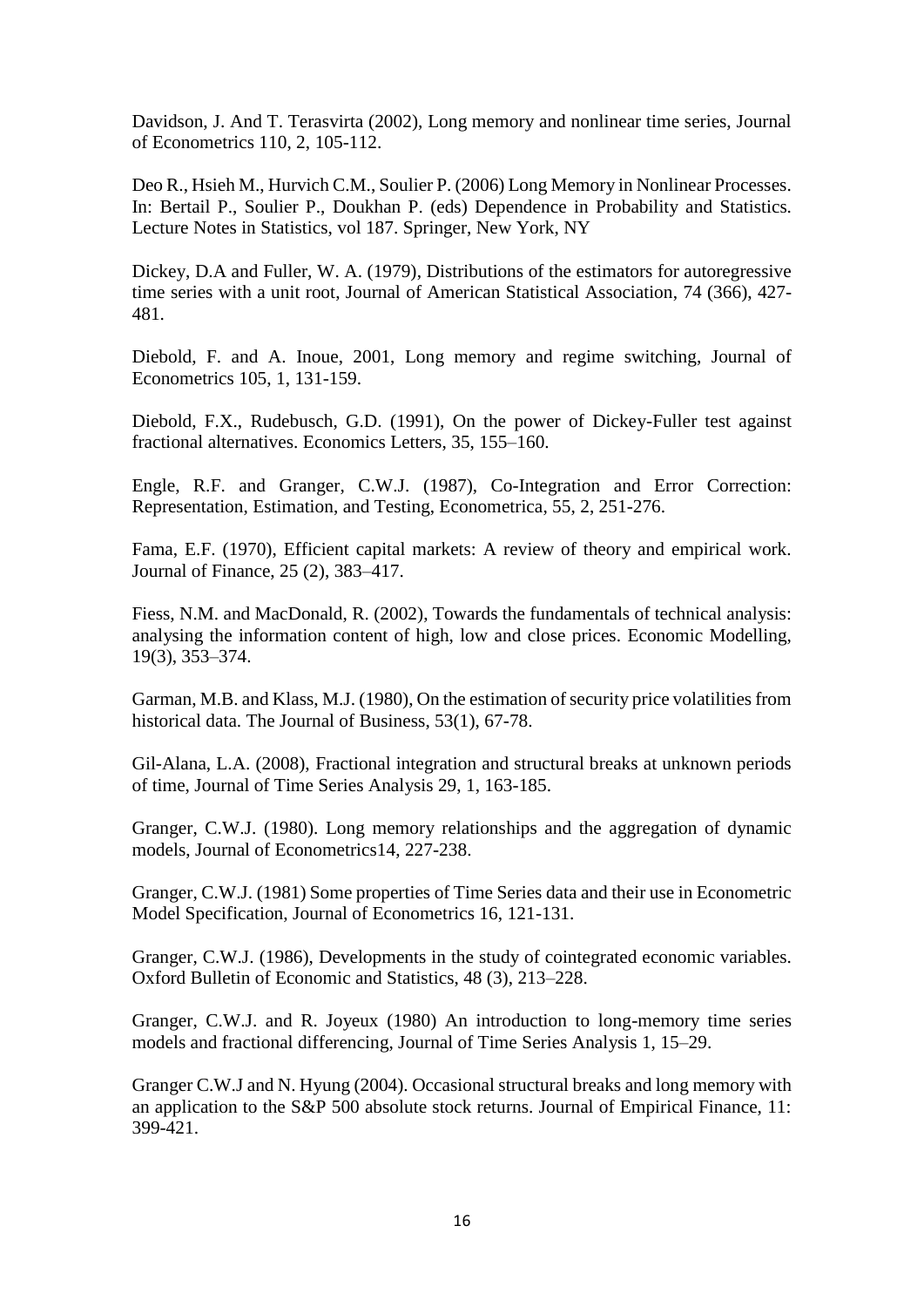Hassler, U. and Wolters, J. (1994), On the power of unit root tests against fractional alternatives. Economic Letters, 45: 1–5.

He, A.W. and Wan, A.T. (2009), Predicting daily highs and lows of exchange rates: a cointegration analysis. Journal of Applied Statistics, 36(11), 1191-1204.

Hosking, J.R.M. (1981) Fractional differencing, Biometrika 68, 165-176.

Hwang, E. and D.W. Shin (2018), Tests for structural breaks in memory parameters of long-memory heterogeneous autoregressive models, Communications in Statistics\_ Theory and Methods 47, 21.

Johansen, S., (1991), Estimation and hypothesis testing of cointegration vectors in Gaussian vector autoregressive models. Econometrica, 59, 1551-1580.

Johansen, S. and Juselius, K., (1990), Maximum likelihood estimation and inference on cointegration – with applications to the demand for money. Oxford Bulletin of Economics & Statistics, 52, 169-210.

Johansen, S. and M.Ø. Nielsen (2010) Likelihood inference for a nonstationary fractional autoregressive model, Journal of Econometrics 158, 51-66.

Johansen, S. and M.Ø. Nielsen (2012) Likelihood inference for a Fractionally Cointegrated Vector Autoregressive Model, Econometrica 80(6), 2667-2732.

Lahiani, A. and O. Scaillet (2009). Testing for threshold effect in ARFIMA models: application to US unemployment rate data. International Journal of Forecasting,25, 418- 428.

Lee, D. and P. Schmidt (1996): "On the power of the KPSS test of stationarity against fractionally integrated alternatives", Journal of Econometrics 73, 285-302.

Oppenheim, G. and M.C. Viano, (2004), Aggregation of random parameters Ornstein-Uhlenbeck or AR processes. Some convergence results, Journal of Time Series Analysis 25, 3, 335-350.

Parke, W.R. (1999). What is fractional integration? The Review of Economics and Statistics 81, 632-638.

Parkinson, M. (1980), The extreme value method for estimating the variance of the rate of return. Journal of Business, 53(1), 61-65.

Phillips, P.C. and Shimotsu, K., (2005), Exact local Whittle estimation of fractional integration. Annals of Statistics33, 1890-1933.

Robinson, P.M. 1978. Statistical inference for a random coefficient autoregressive model, Scandinavian Journal of Statistics 5, 163-168.

Robinson, P.M. (1994), Efficient Tests of Nonstationary Hypotheses, Journal of the American Statistical Association, 89, 1420-1437.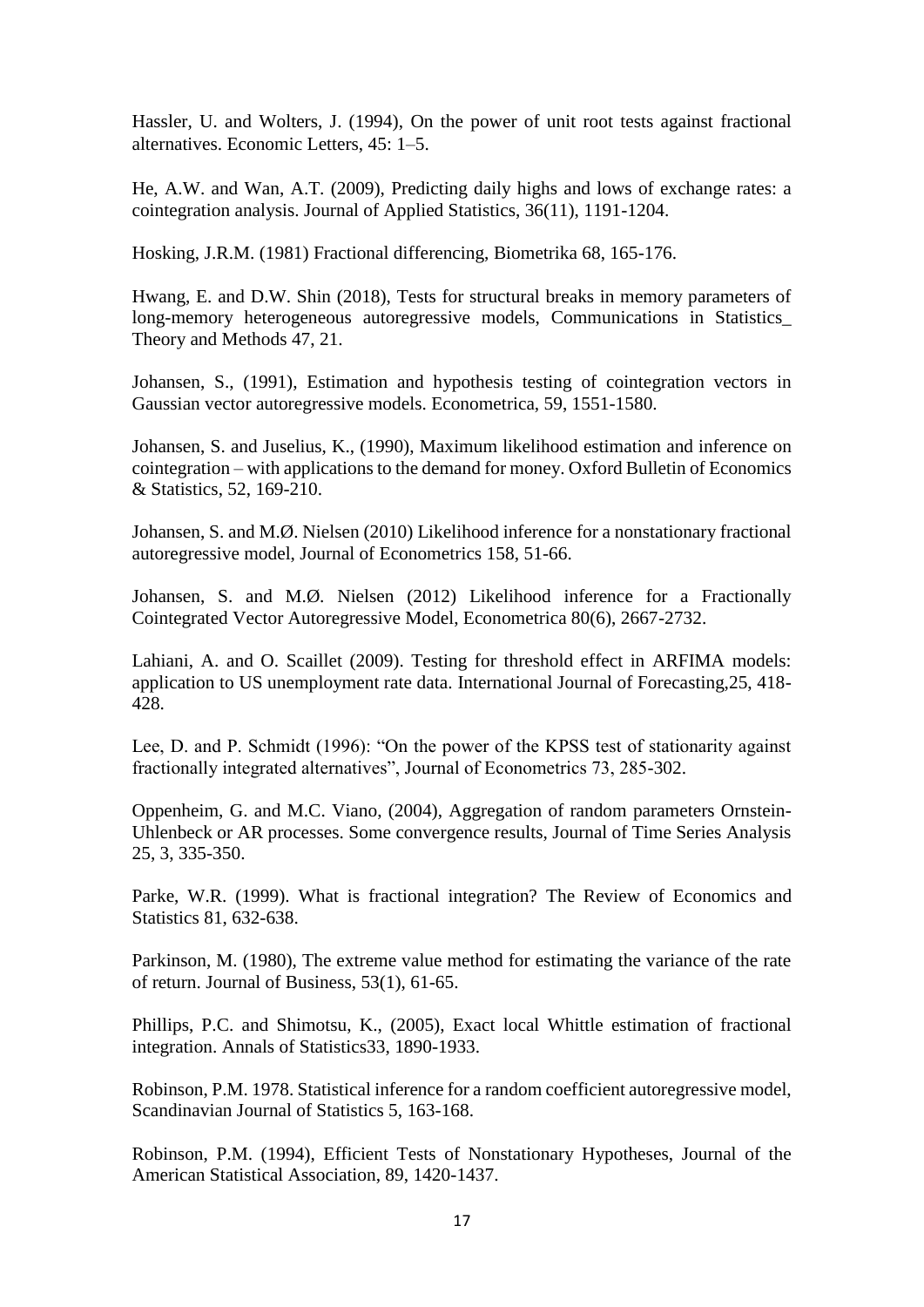Robinson, P.M. (1995). Gaussian semi-parametric estimation of long-range dependence. Annals of Statistics, 23, 1630-1661.

Sibbertsen, P. (2004), Long memory versus structural breaks. An overview, Statistical Papers 45, 4. 465-515.

Taqqu, M.S., W. Willinger and Sherman, R. 1997. Proof of a fundamental result in selfsimilar traffic modeling, Computer Communication Review 27, 5-23.

Taylor, M.P. and Allen, H. (1992), The use of technical analysis in the foreign exchange market. Journal of International Money and Finance, 11, 304-314.

Yang, D. and Zhang, Q. (2000), Drift‐independent volatility estimation based on high, low, open, and close prices. The Journal of Business, 73(3), 477-491.

Xiong, T.; Li, C.; Bao, Y.; Hu, Z.; and Zhang, L. (2015), A combination method for interval forecasting of agricultural commodity futures prices. Knowledge-Based Systems, 77, 92-102.

Zaffaroni, P. (2004), Contemporaneous aggregation of linear dynamic models in large economies, Journal of Econometrics 120, 1, 75-102.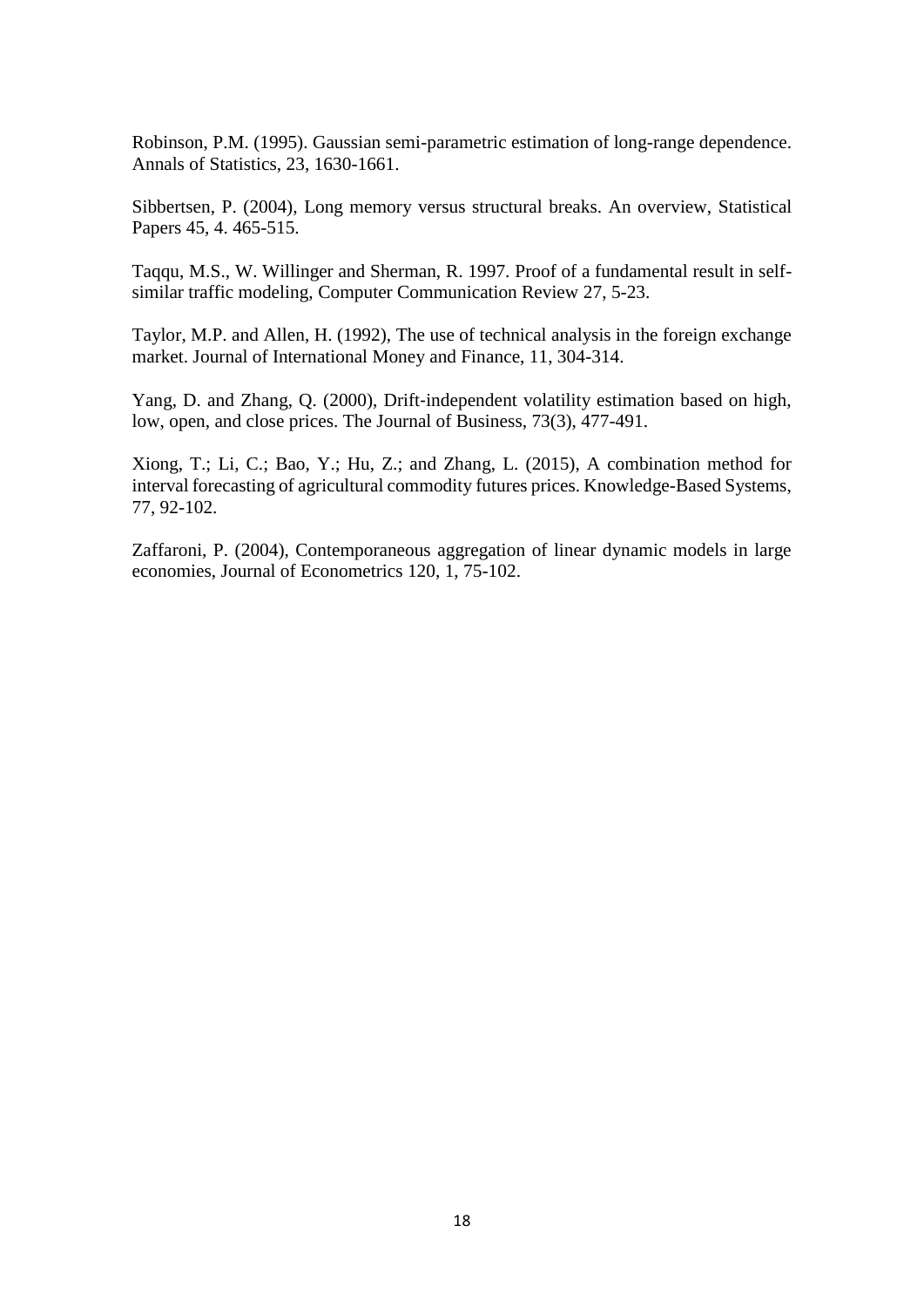| Series: HIGH  | No terms              | An intercept          | A linear trend        |  |
|---------------|-----------------------|-----------------------|-----------------------|--|
| Spain         | $0.96$ $(0.85, 1.11)$ | $1.09$ $(0.95, 1.29)$ | 1.09(0.95, 1.29)      |  |
| France        | $0.96$ $(0.85, 1.10)$ | $1.09$ $(0.93, 1.32)$ | $1.09$ $(0.93, 1.32)$ |  |
| Germany       | $0.95$ $(0.84, 1.10)$ | $0.96$ $(0.83, 1.15)$ | $0.96$ $(0.82, 1.15)$ |  |
| Italy         | $0.96$ $(0.84, 1.11)$ | 1.05(0.92, 1.23)      | 1.05(0.92, 1.23)      |  |
| U.K.          | $0.96$ $(0.84, 1.10)$ | $1.01$ $(0.87, 1.20)$ | $1.01$ $(0.87, 1.20)$ |  |
| Series: LOW   | No terms              | An intercept          | A linear trend        |  |
| Spain         | $0.96$ $(0.86, 1.11)$ | 1.05(0.90, 1.26)      | 1.05(0.90, 1.26)      |  |
| France        | $0.96$ $(0.85, 1.11)$ | $0.93$ $(0.78, 1.14)$ | $0.93$ $(0.78, 1.14)$ |  |
| Germany       | $0.96$ $(0.85, 1.11)$ | $0.96$ $(0.80, 1.17)$ | $0.96$ $(0.81, 1.17)$ |  |
| Italy         | $0.96$ $(0.85, 1.11)$ | $0.97$ $(0.83, 1.17)$ | $0.97$ $(0.83, 1.17)$ |  |
| U.K.          | $0.96$ $(0.85, 1.11)$ | $0.86$ $(0.72, 1.03)$ | $0.86$ $(0.74, 1.03)$ |  |
| Series: RANGE | No terms              | An intercept          | A linear trend        |  |
| Spain         | $0.50$ $(0.38, 0.65)$ | $0.36$ $(0.24, 0.53)$ | $0.34$ $(0.18, 0.55)$ |  |
| France        | $0.51$ $(0.39, 0.66)$ | $0.40$ $(0.28, 0.58)$ | $0.43$ $(0.28, 0.63)$ |  |
| Germany       | $0.45$ $(0.34, 0.59)$ | $0.35$ $(0.25, 0.48)$ | $0.38$ $(0.26, 0.53)$ |  |
| Italy         | $0.54$ $(0.41, 0.70)$ | $0.37$ $(0.26, 0.55)$ | $0.39$ $(0.24, 0.59)$ |  |
| U.K.          | $0.42$ $(0.31, 0.55)$ | $0.28$ $(0.18, 0.40)$ | $0.27$ $(0.14, 0.43)$ |  |

**Table 1: Results with MONTHLY data and UNCORRELATED disturbances**

Notes. The reported coefficients are the estimated values of d, and in parentheses the 95% confidence bands of its non-rejection values. The coefficients in bold are those of the models selected on the basis of the statistical significance of the regressors.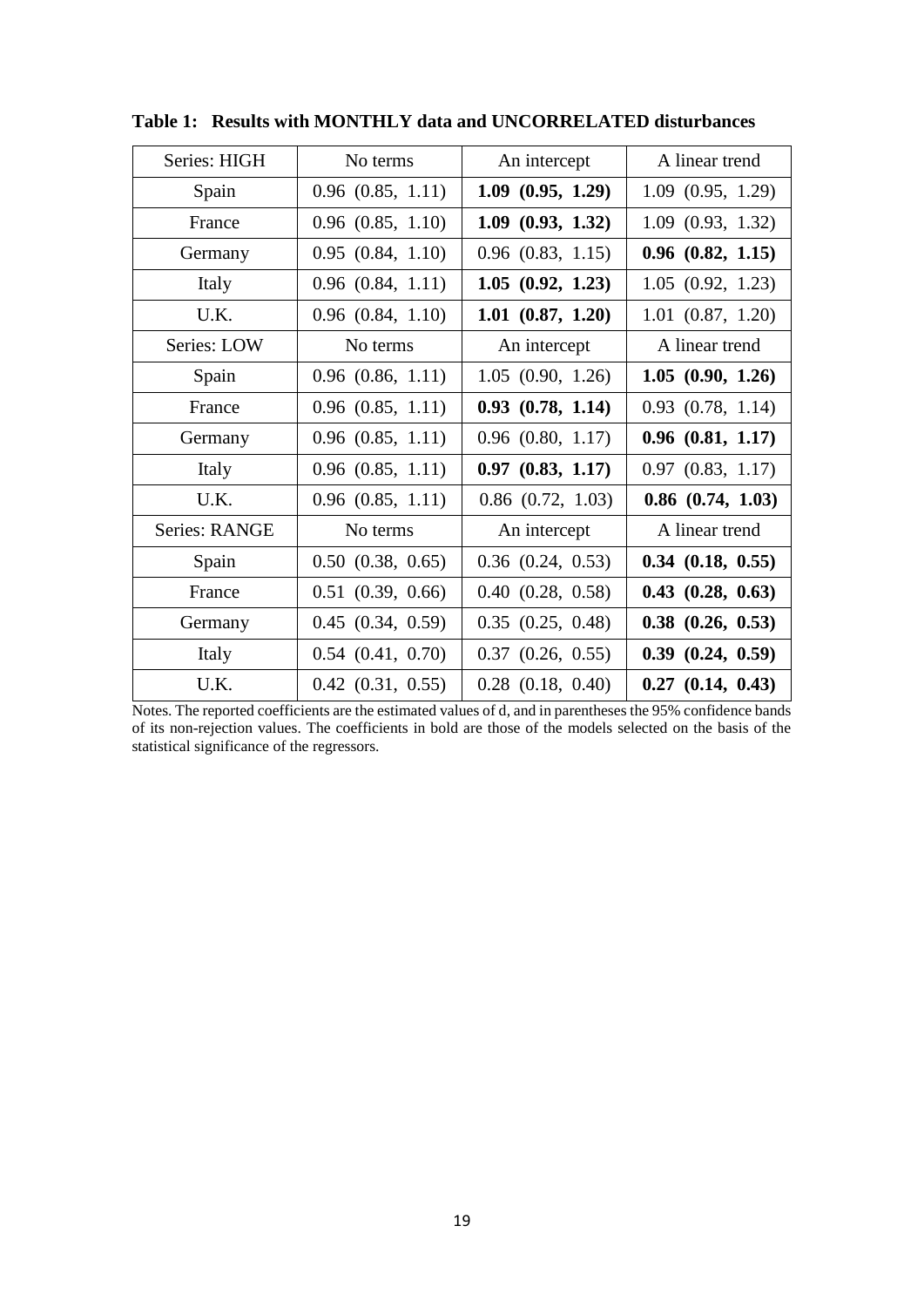| Series: HIGH  | No terms              | An intercept          | A linear trend              |
|---------------|-----------------------|-----------------------|-----------------------------|
| Spain         | $0.93$ $(0.74, 1.20)$ | $0.88$ $(0.65, 1.18)$ | $0.88$ $(0.64, 1.18)$       |
| France        | $0.93$ $(0.73, 1.18)$ | $0.77$ $(0.59, 1.13)$ | $0.77$ $(0.53, 1.13)$       |
| Germany       | $0.93$ $(0.72, 1.18)$ | $0.82$ $(0.65, 1.15)$ | $0.81$ $(0.54, 1.15)$       |
| Italy         | $0.91$ $(0.74, 1.17)$ | $0.83$ $(0.59, 1.11)$ | $0.83$ $(0.59, 1.11)$       |
| U.K.          | $0.91$ $(0.74, 1.17)$ | $0.88$ $(0.59, 1.27)$ | $0.88$ $(0.65, 1.27)$       |
| Series: LOW   | No terms              | An intercept          | A linear trend              |
| Spain         | $0.93$ $(0.74, 1.19)$ | $0.74$ $(0.49, 1.07)$ | $0.74$ $(0.50, 1.07)$       |
| France        | $0.92$ $(0.73, 1.18)$ | $0.65$ $(0.51, 0.95)$ | $0.61$ $(0.33, 0.95)$       |
| Germany       | $0.91$ $(0.73, 1.18)$ | $0.67$ $(0.56, 0.97)$ | $0.66$ $(0.43, 0.97)$       |
| Italy         | $0.92$ $(0.73, 1.17)$ | 0.70(0.49, 1.03)      | $0.69$ $(0.47, 1.03)$       |
| U.K.          | $0.92$ $(0.73, 1.18)$ | $0.69$ $(0.51, 1.04)$ | $0.74$ $(0.53, 1.05)$       |
| Series: RANGE | No terms              | An intercept          | A linear trend              |
| Spain         | $0.51$ $(0.29, 0.81)$ | $0.26$ $(0.11, 0.54)$ | $0.09$ $(-0.21, 0.61)$      |
| France        | $0.53$ $(0.31, 0.82)$ | $0.33$ $(0.15, 0.77)$ | $0.32$ $(0.05, 0.83)$       |
| Germany       | $0.60$ $(0.36, 0.92)$ | $0.49$ $(0.22, 1.06)$ | $0.67$ $(0.25, 1.06)$       |
| Italy         | $0.45$ $(0.21, 0.75)$ | $0.23$ $(0.06, 0.51)$ | $0.18$ ( $-0.11$ , $0.63$ ) |
| U.K.          | $0.57$ $(0.36, 0.87)$ | $0.33$ $(0.15, 0.80)$ | $0.37$ $(0.08, 0.84)$       |

**Table 2: Results with MONTHLY data and AUTOCORRELATED disturbances**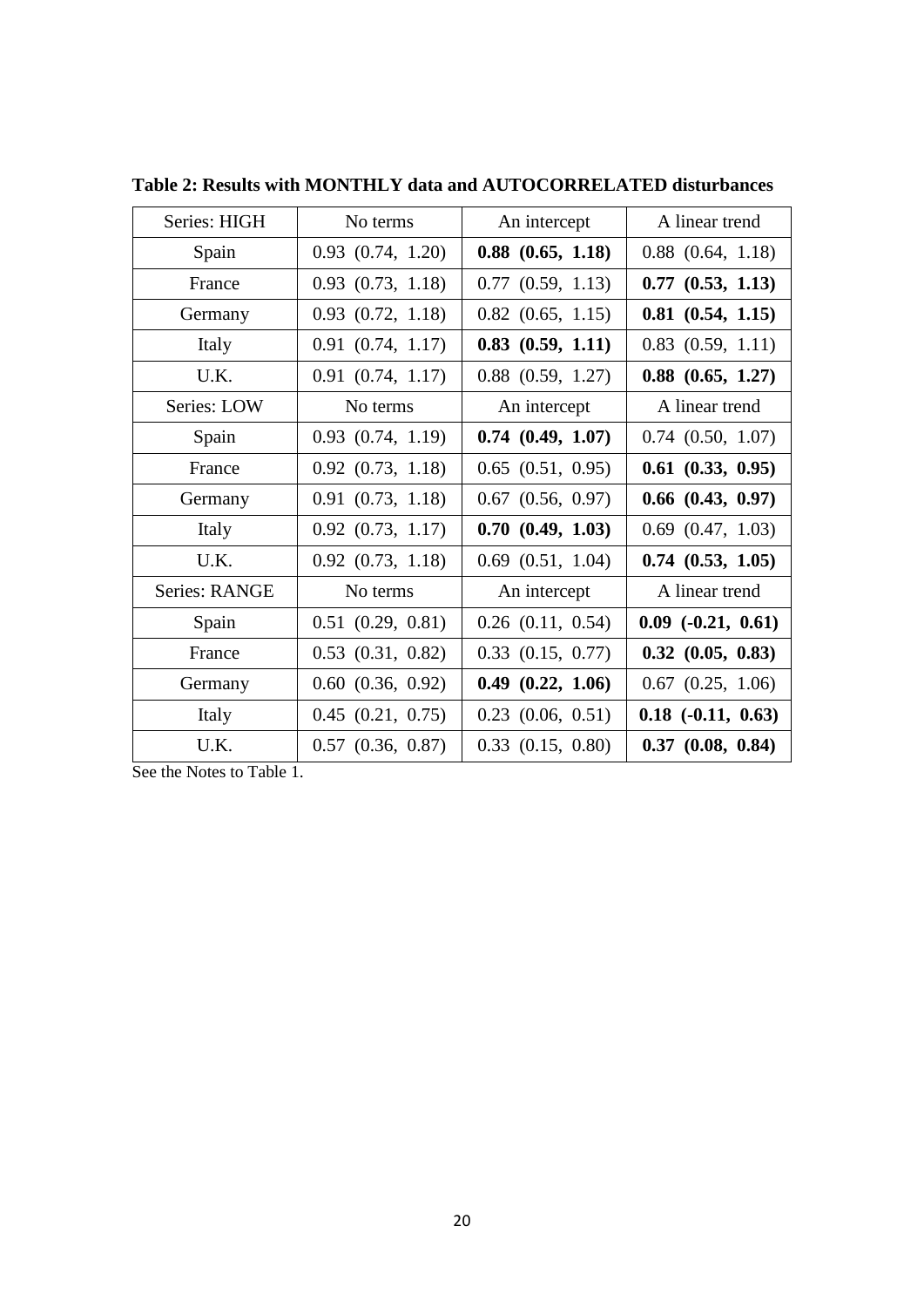| Series: HIGH         | No terms              | An intercept          | A linear trend        |  |
|----------------------|-----------------------|-----------------------|-----------------------|--|
| Spain                | 0.99(0.93, 1.05)      | $1.11$ $(1.04, 1.19)$ | 1.11(1.04, 1.19)      |  |
| France               | 0.99(0.93, 1.05)      | $1.07$ $(1.00, 1.15)$ | $1.07$ $(1.00, 1.15)$ |  |
| Germany              | 0.99(0.93, 1.05)      | $1.07$ $(1.00, 1.14)$ | $1.06$ $(1.00, 1.14)$ |  |
| Italy                | 0.99(0.93, 1.06)      | $1.16$ $(1.09, 1.25)$ | $1.16$ $(1.09, 1.25)$ |  |
| U.K.                 | 0.99(0.93, 1.05)      | $1.06$ $(0.99, 1.15)$ | $1.06$ $(0.99, 1.15)$ |  |
| Series: LOW          | No terms              | An intercept          | A linear trend        |  |
| Spain                | $0.99$ $(0.93, 1.06)$ | $1.03$ $(0.96, 1.12)$ | $1.03$ $(0.96, 1.12)$ |  |
| France               | $0.99$ $(0.93, 1.05)$ | 0.99(0.92, 1.08)      | 0.99(0.92, 1.08)      |  |
| Germany              | $0.99$ $(0.93, 1.06)$ | 1.05(0.97, 1.14)      | $1.05$ $(0.97, 1.14)$ |  |
| Italy                | 0.99(0.93, 1.06)      | $1.06$ $(0.99, 1.15)$ | $1.06$ $(0.99, 1.15)$ |  |
| U.K.                 | 0.99(0.93, 1.06)      | $1.02$ $(0.94, 1.11)$ | $1.01$ $(0.94, 1.11)$ |  |
| <b>Series: RANGE</b> | No terms              | An intercept          | A linear trend        |  |
| Spain                | $0.43$ $(0.38, 0.49)$ | $0.35$ $(0.30, 0.42)$ | $0.34$ $(0.28, 0.41)$ |  |
| France               | $0.47$ $(0.42, 0.54)$ | $0.40$ $(0.34, 0.46)$ | $0.40$ $(0.34, 0.48)$ |  |
| Germany              | $0.47$ $(0.42, 0.54)$ | $0.40$ $(0.35, 0.46)$ | $0.41$ $(0.36, 0.47)$ |  |
| Italy                | $0.49$ $(0.44, 0.55)$ | $0.41$ $(0.36, 0.48)$ | $0.42$ $(0.35, 0.49)$ |  |
| U.K.                 | $0.48$ $(0.42, 0.55)$ | $0.39$ $(0.34, 0.46)$ | $0.40$ $(0.34, 0.47)$ |  |

**Table 3: Results with WEEKLY data and UNCORRELATED disturbances**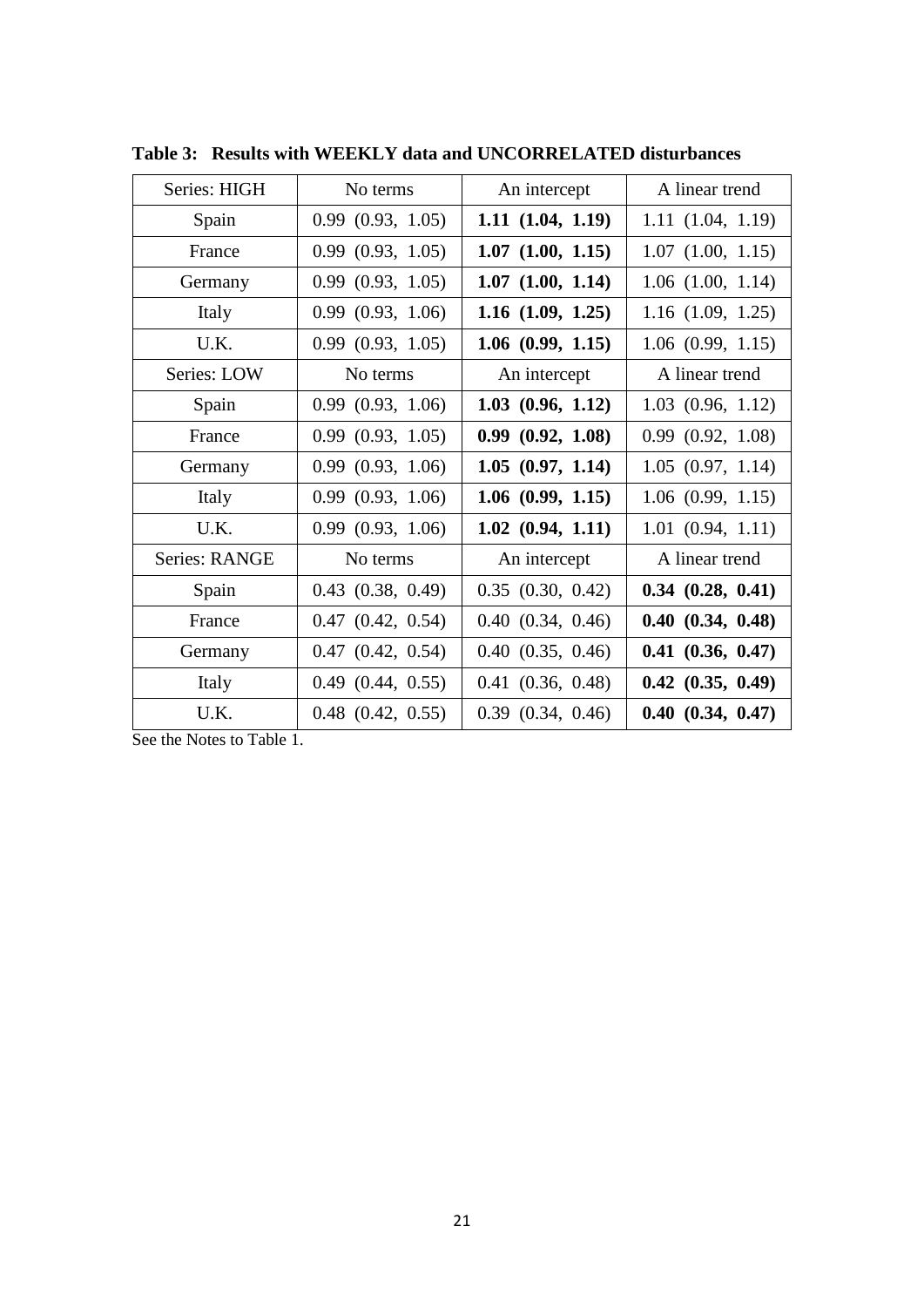| Series: HIGH  | No terms              | An intercept          | A linear trend        |  |
|---------------|-----------------------|-----------------------|-----------------------|--|
| Spain         | $0.98$ $(0.89, 1.08)$ | $0.98$ $(0.89, 1.09)$ | $0.98$ $(0.89, 1.09)$ |  |
| France        | $0.98$ $(0.89, 1.08)$ | $0.94$ $(0.84, 1.07)$ | $0.94$ $(0.84, 1.06)$ |  |
| Germany       | $0.98$ $(0.90, 1.08)$ | $1.00$ $(0.88, 1.14)$ | $1.00$ $(0.88, 1.14)$ |  |
| Italy         | $0.98$ $(0.89, 1.08)$ | $0.98$ $(0.89, 1.11)$ | $0.98$ $(0.89, 1.11)$ |  |
| U.K.          | 0.99(0.89, 1.08)      | 0.91(0.81, 1.02)      | $0.91$ $(0.81, 1.02)$ |  |
| Series: LOW   | No terms              | An intercept          | A linear trend        |  |
| Spain         | $0.97$ $(0.88, 1.09)$ | $0.84$ $(0.75, 0.94)$ | $0.84$ $(0.75, 0.94)$ |  |
| France        | $0.97$ $(0.90, 1.09)$ | $0.78$ $(0.69, 0.89)$ | $0.78$ $(0.69, 0.89)$ |  |
| Germany       | 0.97(0.89, 1.09)      | $0.79$ $(0.70, 0.91)$ | $0.80$ $(0.71, 0.91)$ |  |
| Italy         | 0.99(0.89, 1.10)      | $0.84$ $(0.75, 0.96)$ | $0.84$ $(0.75, 0.96)$ |  |
| U.K.          | $0.97$ $(0.89, 1.09)$ | $0.74$ $(0.66, 0.85)$ | $0.76$ $(0.68, 0.87)$ |  |
| Series: RANGE | No terms              | An intercept          | A linear trend        |  |
| Spain         | $0.44$ $(0.38, 0.53)$ | $0.32$ $(0.26, 0.42)$ | $0.30$ $(0.20, 0.41)$ |  |
| France        | $0.47$ $(0.38, 0.55)$ | $0.36$ $(0.28, 0.44)$ | $0.36$ $(0.27, 0.48)$ |  |
| Germany       | $0.50$ $(0.43, 0.58)$ | $0.40$ $(0.32, 0.51)$ | $0.43$ $(0.34, 0.54)$ |  |
| Italy         | $0.44$ $(0.36, 0.53)$ | $0.33$ $(0.26, 0.41)$ | $0.31$ $(0.22, 0.42)$ |  |
| U.K.          | $0.47$ $(0.39, 0.58)$ | $0.35$ $(0.28, 0.43)$ | $0.35$ $(0.27, 0.47)$ |  |

**Table 4: Results with WEEKLY data and AUTOCORRELATED disturbances**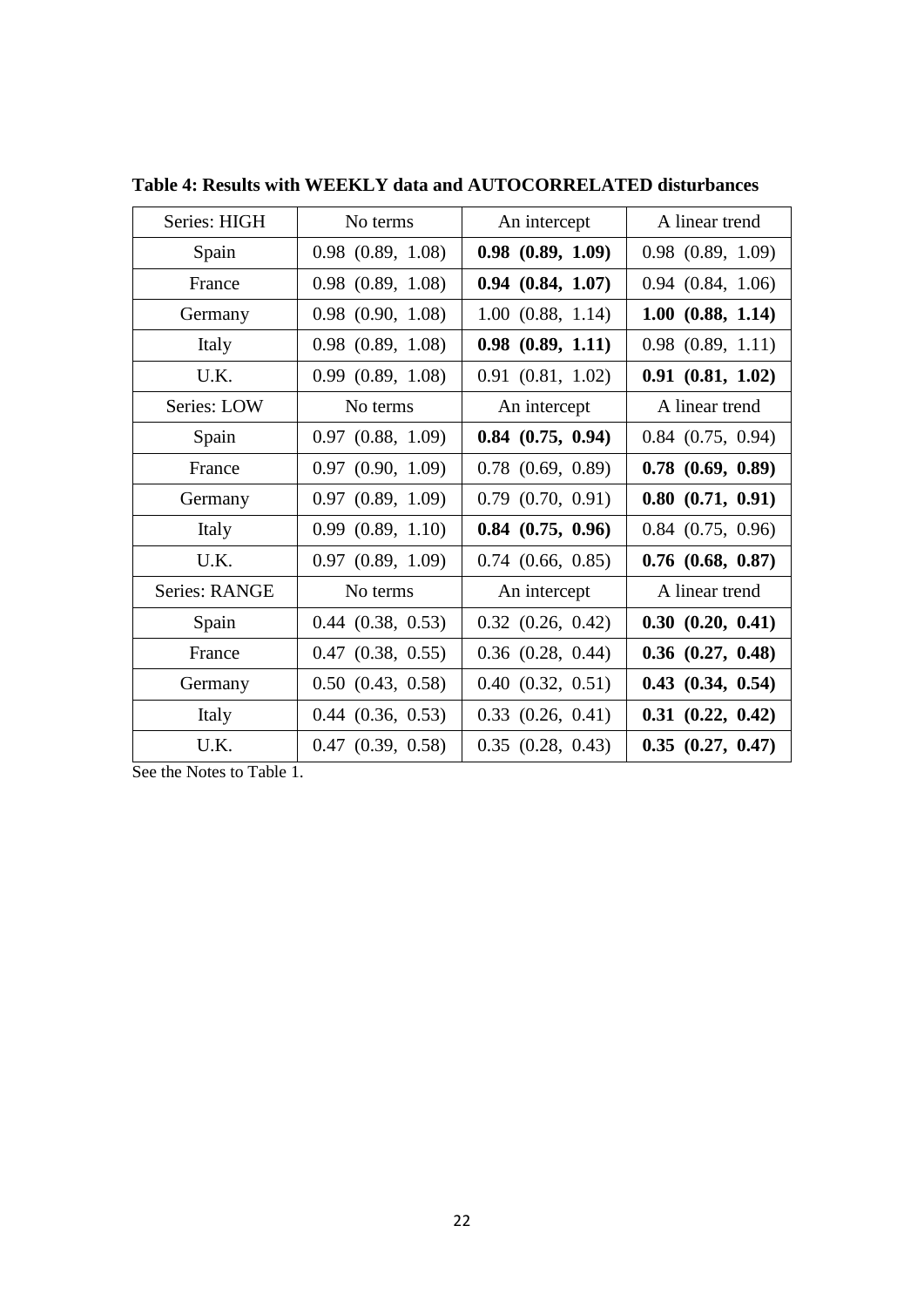| Series: HIGH  | No terms              | An intercept          | A linear trend        |  |
|---------------|-----------------------|-----------------------|-----------------------|--|
| Spain         | 1.00(0.97, 1.03)      | $1.06$ $(1.02, 1.10)$ | $1.06$ $(1.02, 1.10)$ |  |
| France        | 1.00(0.96, 1.03)      | $1.04$ $(1.00, 1.08)$ | $1.04$ $(1.00, 1.08)$ |  |
| Germany       | $1.00$ $(0.97, 1.03)$ | $1.05$ $(1.02, 1.09)$ | $1.05$ $(1.02, 1.09)$ |  |
| Italy         | $1.00$ $(0.97, 1.03)$ | $1.07$ $(1.03, 1.11)$ | $1.07$ $(1.03, 1.11)$ |  |
| U.K.          | 1.00(0.97, 1.03)      | $1.09$ $(1.05, 1.14)$ | $1.09$ $(1.05, 1.14)$ |  |
| Series: LOW   | No terms              | An intercept          | A linear trend        |  |
| Spain         | $1.00$ $(0.97, 1.03)$ | $1.06$ $(1.02, 1.10)$ | $1.06$ $(1.02, 1.10)$ |  |
| France        | 1.00(0.97, 1.03)      | $1.05$ $(1.01, 1.09)$ | $1.05$ $(1.01, 1.09)$ |  |
| Germany       | 1.00(0.97, 1.03)      | $1.06$ $(1.02, 1.10)$ | $1.06$ $(1.02, 1.10)$ |  |
| Italy         | $1.00$ $(0.97, 1.03)$ | $1.08$ $(1.04, 1.13)$ | $1.08$ $(1.04, 1.13)$ |  |
| U.K.          | 1.00(0.97, 1.03)      | $1.06$ $(1.02, 1.11)$ | $1.06$ $(1.02, 1.11)$ |  |
| Series: RANGE | No terms              | An intercept          | A linear trend        |  |
| Spain         | $0.39$ $(0.36, 0.41)$ | $0.35$ $(0.32, 0.38)$ | $0.34$ $(0.31, 0.37)$ |  |
| France        | $0.40$ $(0.37, 0.42)$ | $0.37$ $(0.34, 0.40)$ | $0.37$ $(0.34, 0.40)$ |  |
| Germany       | $0.38$ $(0.35, 0.40)$ | $0.36$ $(0.33, 0.38)$ | $0.35$ $(0.33, 0.38)$ |  |
| Italy         | $0.39$ $(0.36, 0.42)$ | $0.36$ $(0.35, 0.39)$ | $0.36$ $(0.34, 0.39)$ |  |
| U.K.          | $0.37$ $(0.34, 0.39)$ | $0.34$ $(0.32, 0.37)$ | $0.34$ $(0.32, 0.37)$ |  |

**Table 5: Results with DAILY data and UNCORRELATED disturbances**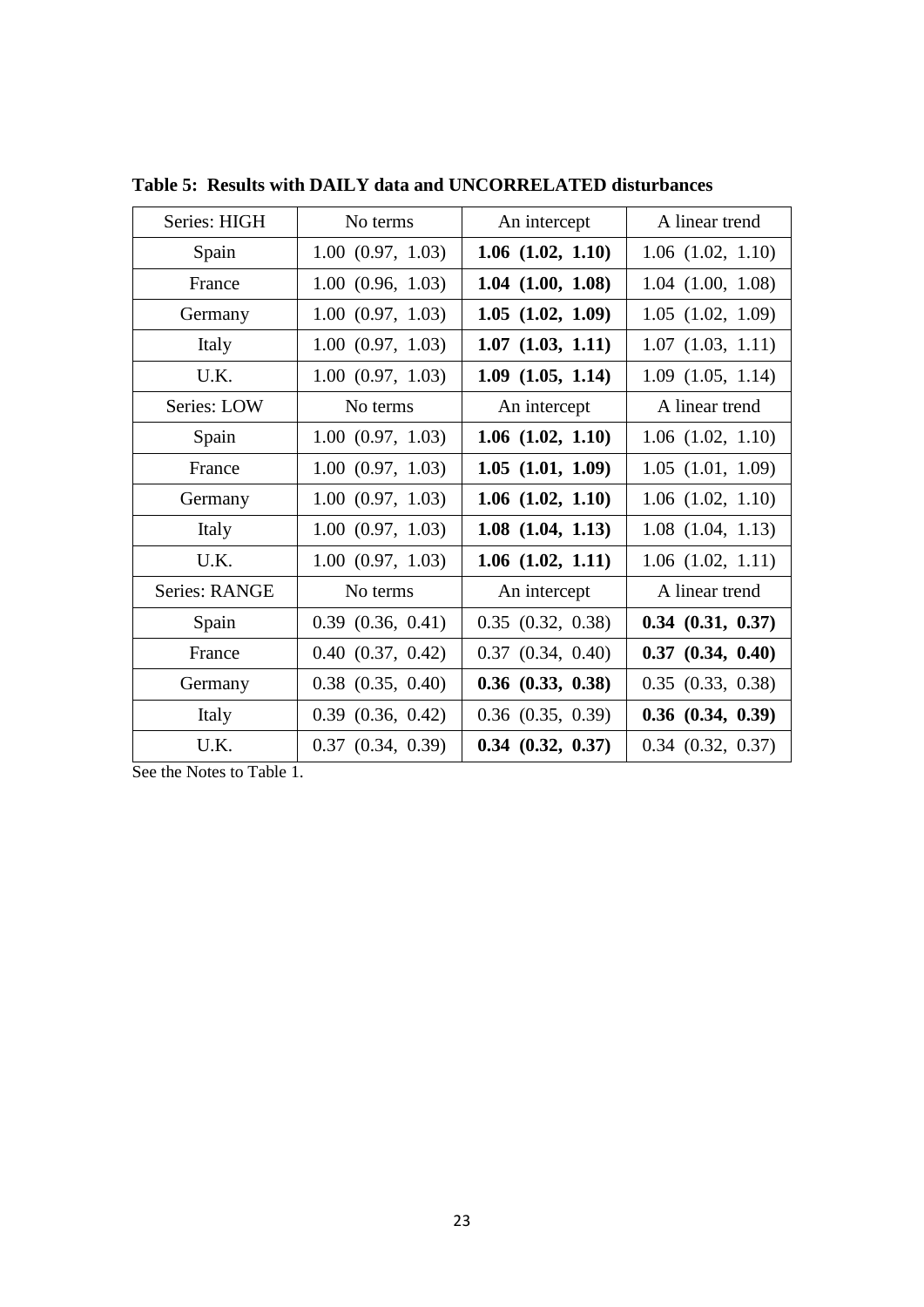| Series: HIGH  | No terms              | An intercept          | A linear trend        |
|---------------|-----------------------|-----------------------|-----------------------|
| Spain         | $0.99$ $(0.95, 1.04)$ | 0.94(0.89, 1.00)      | $0.94$ $(0.89, 1.00)$ |
| France        | $1.00$ $(0.95, 1.05)$ | $0.93$ $(0.88, 0.99)$ | $0.93$ $(0.88, 0.99)$ |
| Germany       | 0.99(0.95, 1.05)      | $0.97$ $(0.92, 1.03)$ | $0.97$ $(0.92, 1.03)$ |
| Italy         | $1.00$ $(0.95, 1.06)$ | $0.96$ $(0.91, 1.01)$ | $0.96$ $(0.91, 1.01)$ |
| U.K.          | $1.00$ $(0.95, 1.06)$ | $0.91$ $(0.86, 0.99)$ | $0.91$ $(0.86, 0.99)$ |
| Series: LOW   | No terms              | An intercept          | A linear trend        |
| Spain         | 1.00(0.95, 1.05)      | $0.89$ $(0.85, 0.94)$ | $0.89$ $(0.85, 0.94)$ |
| France        | $1.00$ $(0.95, 1.06)$ | $0.87$ $(0.83, 0.92)$ | $0.87$ $(0.83, 0.92)$ |
| Germany       | 1.00(0.95, 1.06)      | $0.91$ $(0.87, 0.96)$ | $0.91$ $(0.87, 0.96)$ |
| Italy         | 1.00(0.95, 1.05)      | 0.90(0.86, 0.95)      | $0.90$ $(0.86, 0.95)$ |
| U.K.          | 1.00(0.95, 1.05)      | 0.90(0.86, 0.94)      | $0.90$ $(0.86, 0.94)$ |
| Series: RANGE | No terms              | An intercept          | A linear trend        |
| Spain         | $0.44$ $(0.40, 0.48)$ | $0.39$ $(0.34, 0.43)$ | $0.37$ $(0.33, 0.42)$ |
| France        | $0.45$ $(0.41, 0.49)$ | $0.41$ $(0.37, 0.46)$ | $0.40$ $(0.36, 0.45)$ |
| Germany       | $0.44$ $(0.41, 0.48)$ | $0.41$ $(0.37, 0.45)$ | $0.41$ $(0.37, 0.45)$ |
| Italy         | $0.46$ $(0.41, 0.50)$ | $0.42$ $(0.37, 0.45)$ | $0.41$ $(0.36, 0.46)$ |
| U.K.          | $0.49$ $(0.45, 0.53)$ | $0.45$ $(0.41, 0.50)$ | $0.45$ $(0.41, 0.50)$ |

**Table 6: Results with DAILY data and AUTOCORRELATED disturbances**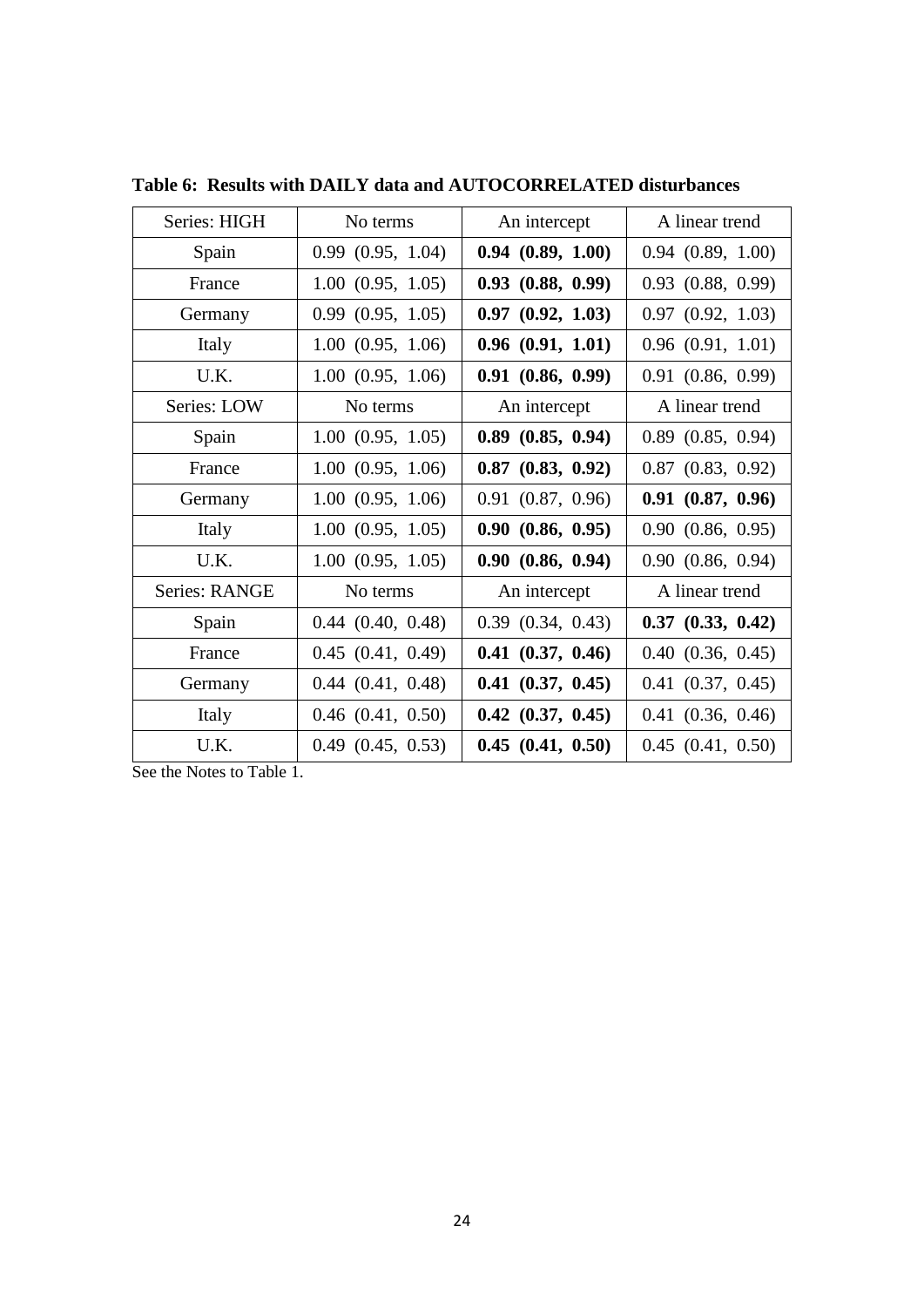| Country | <b>Series</b> | No autocorrelation    | Autocorrelation             |
|---------|---------------|-----------------------|-----------------------------|
|         | High          | 1.09(0.95, 1.29)      | $0.88$ $(0.65, 1.18)$       |
| Spain   | Low           | 1.05(0.90, 1.26)      | $0.74$ $(0.49, 1.07)$       |
|         | Range         | $0.34$ $(0.18, 0.55)$ | $0.09$ $(-0.21, 0.61)$      |
|         | High          | 1.09(0.93, 1.32)      | $0.77$ $(0.53, 1.13)$       |
| France  | Low           | $0.93$ $(0.78, 1.14)$ | $0.61$ $(0.33, 0.95)$       |
|         | Range         | $0.43$ $(0.28, 0.63)$ | $0.32$ $(0.05, 0.83)$       |
|         | High          | $0.96$ $(0.82, 1.15)$ | $0.81$ $(0.54, 1.15)$       |
| Germany | Low           | $0.96$ $(0.81, 1.17)$ | $0.66$ $(0.43, 0.97)$       |
|         | Range         | $0.38$ $(0.26, 0.53)$ | $0.49$ $(0.22, 1.06)$       |
|         | High          | 1.05(0.92, 1.23)      | $0.83$ $(0.59, 1.11)$       |
| Italy   | Low           | $0.97$ $(0.83, 1.17)$ | 0.70(0.49, 1.03)            |
|         | Range         | $0.39$ $(0.24, 0.59)$ | $0.18$ ( $-0.11$ , $0.63$ ) |
|         | High          | $1.01$ $(0.87, 1.20)$ | $0.88$ $(0.65, 1.27)$       |
| UK      | Low           | $0.86$ $(0.74, 1.03)$ | $0.74$ $(0.53, 1.05)$       |
|         | Range         | $0.27$ $(0.14, 0.43)$ | $0.37$ $(0.08, 0.84)$       |

**Table 7: Summary of the results for the monthly series**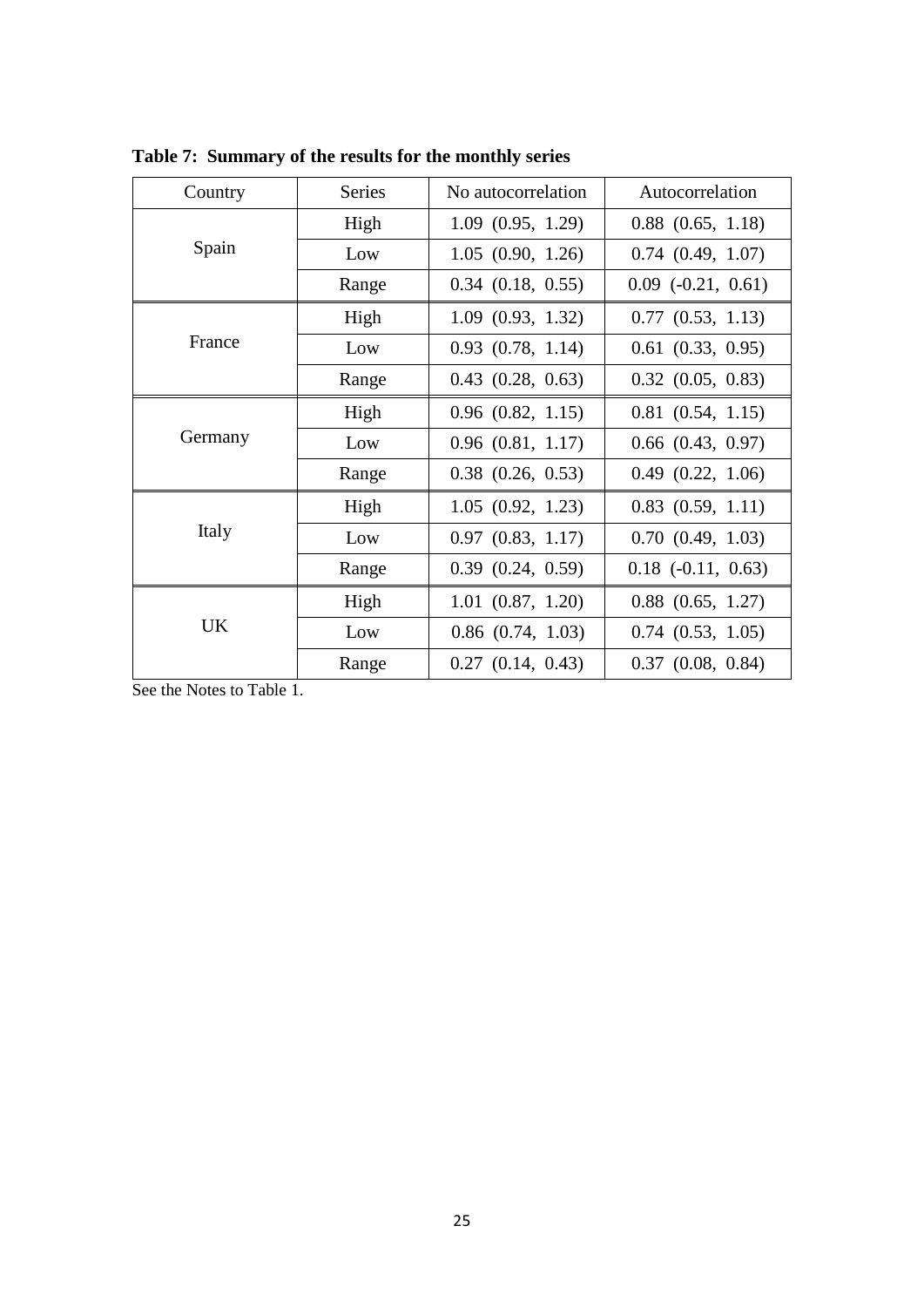| Country   | <b>Series</b> | No autocorrelation    | Autocorrelation       |
|-----------|---------------|-----------------------|-----------------------|
|           | High          | 1.11(1.04, 1.19)      | $0.98$ $(0.89, 1.09)$ |
| Spain     | Low           | $1.03$ $(0.96, 1.12)$ | $0.84$ $(0.75, 0.94)$ |
|           | Range         | $0.34$ $(0.28, 0.41)$ | $0.30$ $(0.20, 0.41)$ |
|           | High          | $1.07$ $(1.00, 1.15)$ | $0.94$ $(0.84, 1.07)$ |
| France    | Low           | 0.99(0.92, 1.08)      | $0.78$ $(0.69, 0.89)$ |
|           | Range         | $0.40$ $(0.34, 0.48)$ | $0.36$ $(0.27, 0.48)$ |
|           | High          | $1.07$ $(1.00, 1.14)$ | 1.00(0.88, 1.14)      |
| Germany   | Low           | $1.05$ $(0.97, 1.14)$ | $0.80$ $(0.71, 0.91)$ |
|           | Range         | $0.41$ $(0.36, 0.47)$ | $0.43$ $(0.34, 0.54)$ |
|           | High          | $1.16$ $(1.09, 1.25)$ | $0.98$ $(0.89, 1.11)$ |
| Italy     | Low           | $1.06$ $(0.99, 1.15)$ | $0.84$ $(0.75, 0.96)$ |
|           | Range         | $0.42$ $(0.35, 0.49)$ | $0.31$ $(0.22, 0.42)$ |
|           | High          | $1.06$ $(0.99, 1.15)$ | $0.91$ $(0.81, 1.02)$ |
| <b>UK</b> | Low           | $1.02$ $(0.94, 1.11)$ | $0.76$ $(0.68, 0.87)$ |
|           | Range         | $0.40$ $(0.34, 0.47)$ | $0.35$ $(0.27, 0.47)$ |

**Table 8: Summary of the results for the weekly series**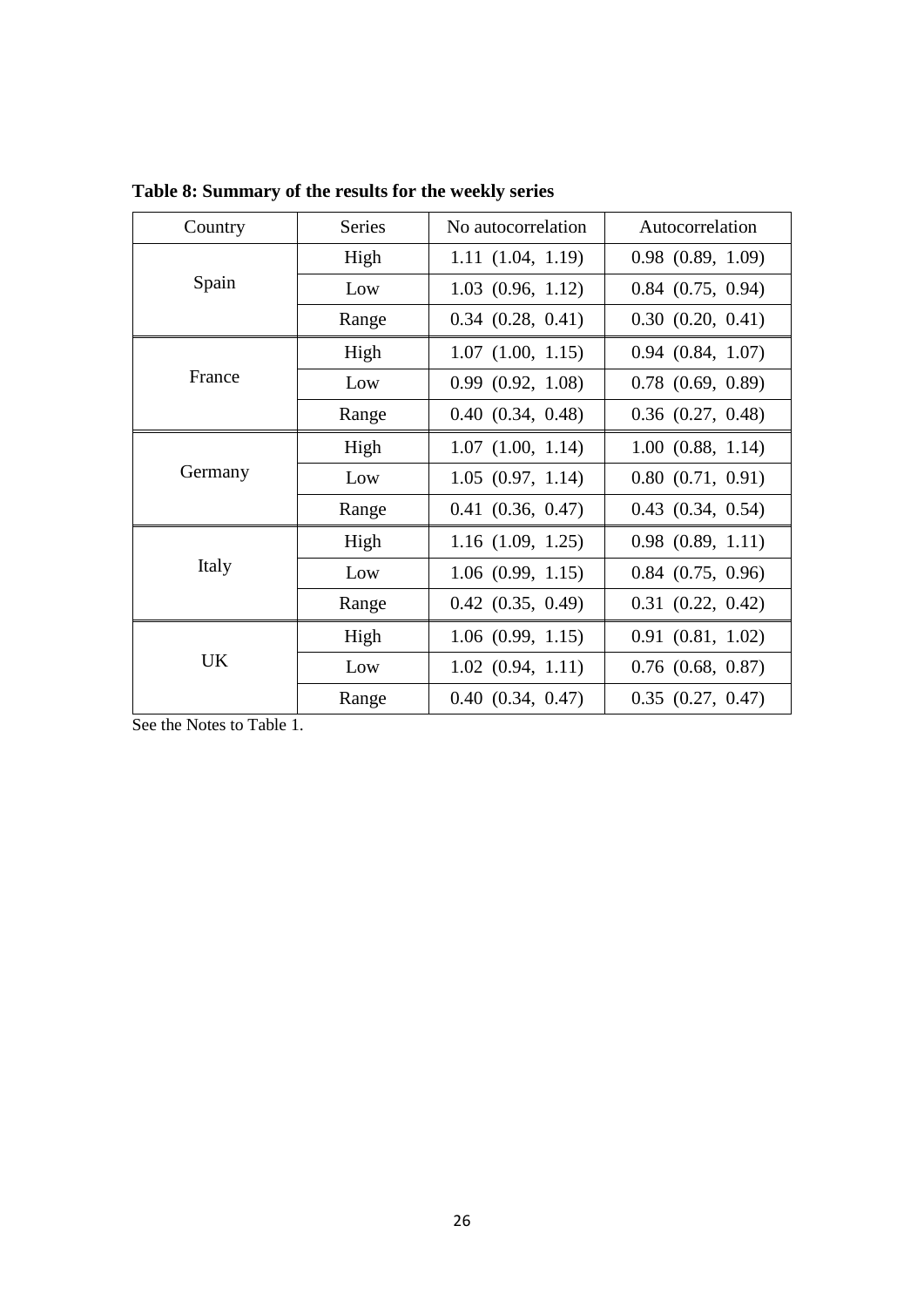| Country   | <b>Series</b> | No autocorrelation    | Autocorrelation       |
|-----------|---------------|-----------------------|-----------------------|
|           | High          | $1.06$ $(1.02, 1.10)$ | $0.94$ $(0.89, 1.00)$ |
| Spain     | Low           | $1.06$ $(1.02, 1.10)$ | $0.89$ $(0.85, 0.94)$ |
|           | Range         | $0.34$ $(0.31, 0.37)$ | $0.37$ $(0.33, 0.42)$ |
|           | High          | $1.04$ $(1.00, 1.08)$ | $0.93$ $(0.88, 0.99)$ |
| France    | Low           | $1.05$ $(1.01, 1.09)$ | $0.87$ $(0.83, 0.92)$ |
|           | Range         | $0.37$ $(0.34, 0.40)$ | $0.41$ $(0.37, 0.46)$ |
|           | High          | $1.05$ $(1.02, 1.09)$ | $0.97$ $(0.92, 1.03)$ |
| Germany   | Low           | $1.06$ $(1.02, 1.10)$ | $0.91$ $(0.87, 0.96)$ |
|           | Range         | $0.36$ $(0.33, 0.38)$ | $0.41$ $(0.37, 0.45)$ |
|           | High          | $1.07$ $(1.03, 1.11)$ | $0.96$ $(0.91, 1.01)$ |
| Italy     | Low           | $1.08$ $(1.04, 1.13)$ | $0.90$ $(0.86, 0.95)$ |
|           | Range         | $0.36$ $(0.34, 0.39)$ | $0.42$ $(0.37, 0.45)$ |
|           | High          | $1.09$ $(1.05, 1.14)$ | $0.91$ $(0.86, 0.99)$ |
| <b>UK</b> | Low           | $1.06$ $(1.02, 1.11)$ | $0.90$ $(0.86, 0.94)$ |
|           | Range         | $0.34$ $(0.32, 0.37)$ | $0.45$ $(0.41, 0.50)$ |

**Table 9: Summary of the results for the daily series**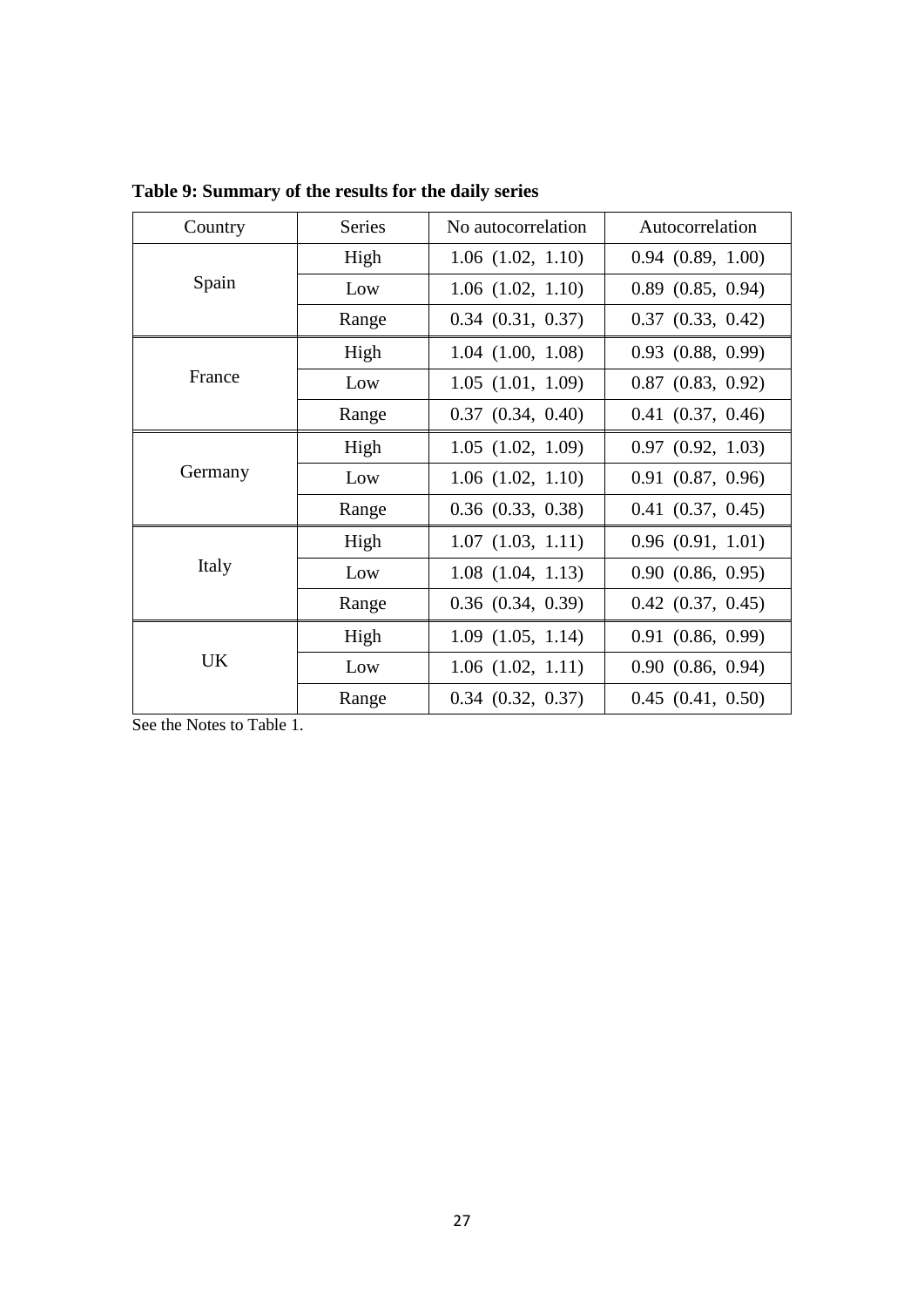| Monthly data<br>i) |                |                                                             |  |
|--------------------|----------------|-------------------------------------------------------------|--|
| <b>Series</b>      | N. breaks      | <b>Break</b> dates                                          |  |
| <b>FRANCE</b>      | $\overline{2}$ | September 2013 and March 2017                               |  |
| <b>GERMANY</b>     | $\overline{2}$ | (July 2010), (March 2012), September 2013 and December 2016 |  |
| <b>ITALY</b>       | $\overline{2}$ | August 2011 and January 2014                                |  |
| <b>SPAIN</b>       | $\overline{2}$ | August 2011, (September 2013) and December 2015             |  |
| U.K.               | $\overline{2}$ | (July 2010), January 2013 and December 2016                 |  |
|                    |                | ii) Weekly data                                             |  |
| <b>Series</b>      | N. breaks      | <b>Break</b> dates                                          |  |
| <b>FRANCE</b>      | $\overline{2}$ | (August 2011), April 2013, (March 2015) and March 2017      |  |
| <b>GERMANY</b>     | $\overline{2}$ | (July 2010), July 2013, (January 2015) and December 2016    |  |
| <b>ITALY</b>       | $\overline{4}$ | August 2011, October 2013, Novemebr 2015 and May 2017       |  |
| <b>SPAIN</b>       | $\overline{4}$ | August 2011, September 2013, December 2015 and June 2017    |  |
| U.K.               | $\overline{2}$ | (July 2010), January 2013, (June 2015) and December 2016    |  |
|                    |                | Daily data<br>$\overline{iii}$                              |  |
| <b>Series</b>      | N. breaks      | <b>Break</b> dates                                          |  |
| <b>FRANCE</b>      | $\overline{4}$ | June 2012, September 2013, January 2015, March 2017         |  |
| <b>GERMANY</b>     | $\overline{4}$ | August 2012, November 2013, February 2015, December 2016    |  |
| <b>ITALY</b>       | $\overline{4}$ | March 2012, October 2013, January 2016 nd March 2017        |  |
| <b>SPAIN</b>       | $\overline{4}$ | March 2012, September 2013, December 2016 and February 2017 |  |
| U.K.               | 4              | February 2013, May 2014, August 2015 nd December 2016       |  |

**Table 10: Number of breaks in each series (High and Low prices series) using Bai and Perron (2003) and Gil-Alana (2008) methods**